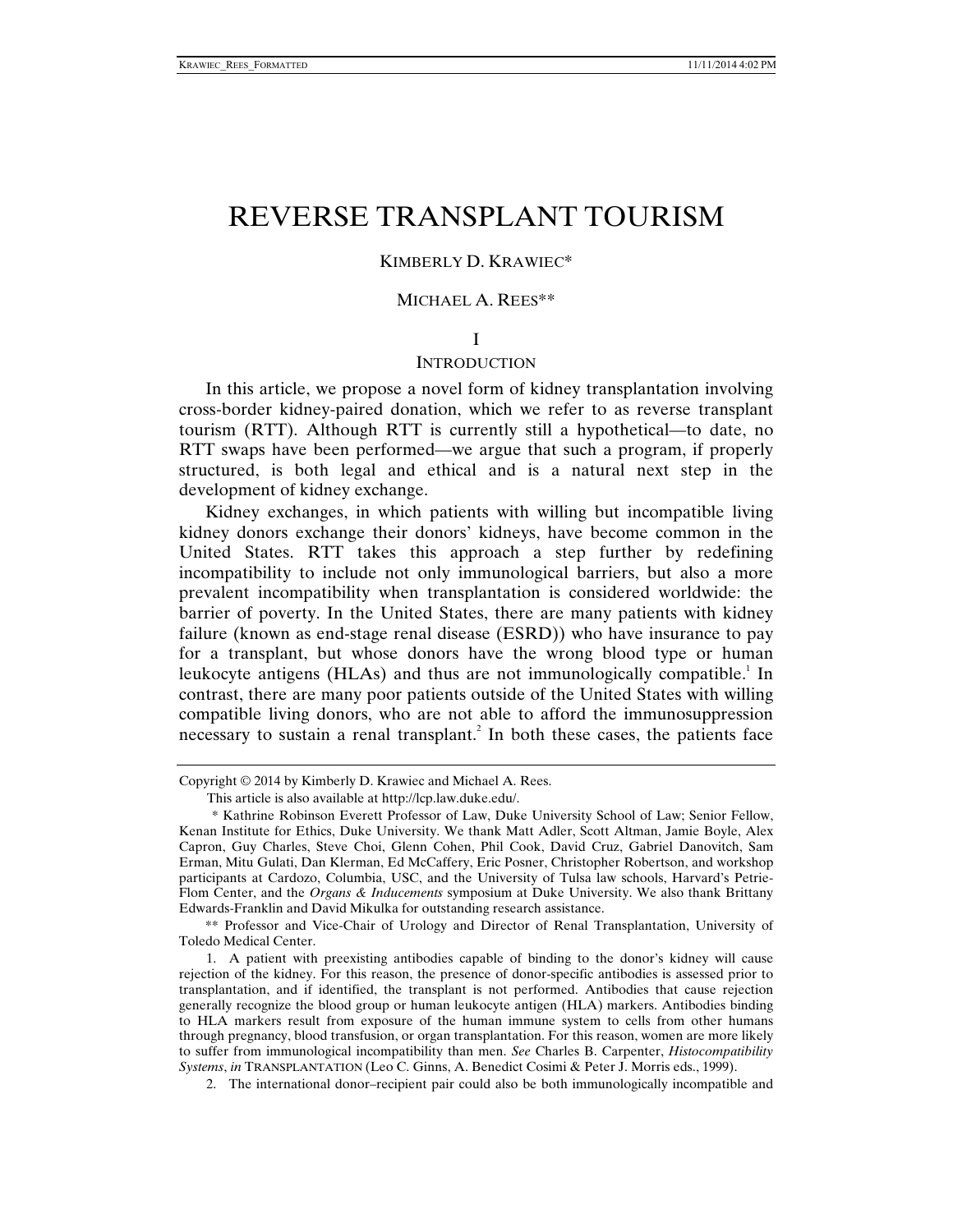barriers that prevent the transplant from moving forward.

RTT, if properly structured, can provide an opportunity for impoverished foreign patients to overcome their financial barriers and for American recipients to overcome immunological barriers through an international exchange of kidneys. The use of biologically compatible pairs would also expand the donor pool in important ways, with particular benefits for O–blood type recipients and "sensitized" recipients.<sup>3</sup>

Moreover, RTT reverses some of the more pernicious effects of typical transplant tourism, in which comparatively wealthy individuals with ESRD travel abroad, normally to a comparatively poor country, to purchase organs for transplantation.<sup>4</sup> These black-market transactions have been widely condemned not only for commercializing organ transplantation, but also for producing a net outflow of organs from the developing world to the developed world (with accompanying cash flows in the opposite direction) under conditions that fail to guarantee any protections for either donor or recipient.

RTT, in contrast, leverages the donative intent and reciprocity of friends and family inherent in the kidney paired–donation model to avoid the netoutflow or organ-deficit problem of traditional transplant tourism—under RTT, organ flows out of each country are matched with inflows. RTT also extends the benefits of the U.S. transplant system to impoverished nations, allowing patients who could never afford a kidney transplant to obtain one.

The "reverse" in reverse transplant tourism thus carries a double meaning. One meaning is literal and geographic—impoverished foreign patients travel to the United States to receive a kidney transplant they could not acquire in their home country, rather than the other way around. But the other meaning is figurative—RTT reverses many of the negative effects of traditional transplant tourism by avoiding the organ-deficit problem of typical transplant tourism and

 4. *See generally* I. Glenn Cohen, *Transplant Tourism: The Ethics and Regulation of International Markets for Organs*, 41 J.L. MED. & ETHICS 269 (2013).

financially destitute, thus explicitly fitting within the plain language of the exception provided in the Charlie W. Norwood Living Organ Donation Act (Norwood Act), Pub. L. No. 110-144, 121 Stat. 1813 (2007) (codified at 42 U.S.C. §§ 273b, 274e (2006 & Supp. IV 2011)). *See infra* text accompanying notes 25–26 (discussing AUKPD and the Norwood Act). Practically, however, a much greater impact will be achieved through the inclusion of biologically compatible, but destitute, pairs. Thus, throughout this article we assume that the international pair is biologically compatible and specifically analyze the legally more complex, but medically more practical, possibility of RTT with biologically compatible international pairs.

 <sup>3.</sup> Roughly thirty percent of patients on the kidney waiting list are considered "sensitized," meaning that they have high antibody levels that react to foreign tissue. *Highly Sensitized Patients*, MONTEFIORE, http://www.montefiore.org/nephrology-kidney-transplant-program-highly-sensitizedpatients (last visited Feb. 25, 2014). These patients are harder to match for donor kidneys. *See infra* text accompanying note 78 (discussing the advantages of RTT for sensitized patients).

 <sup>5.</sup> For a debate on the ethics of transplant tourism, see Tarif Bakdash & Nancy Scheper-Hughes, *Is It Ethical for Patients with Renal Disease to Purchase Kidneys from the World's Poor?*, 3 PLOS MED., 1699, 1699 (2006); *see also* Alexander M. Capron, *Six Decades of Organ Donation and the Challenges That Shifting the United States to a Market System Would Create Around the World*, 77 LAW & CONTEMP. PROBS., no. 3, 2014 at 25 (reviewing international organ black markets and attempts to combat them).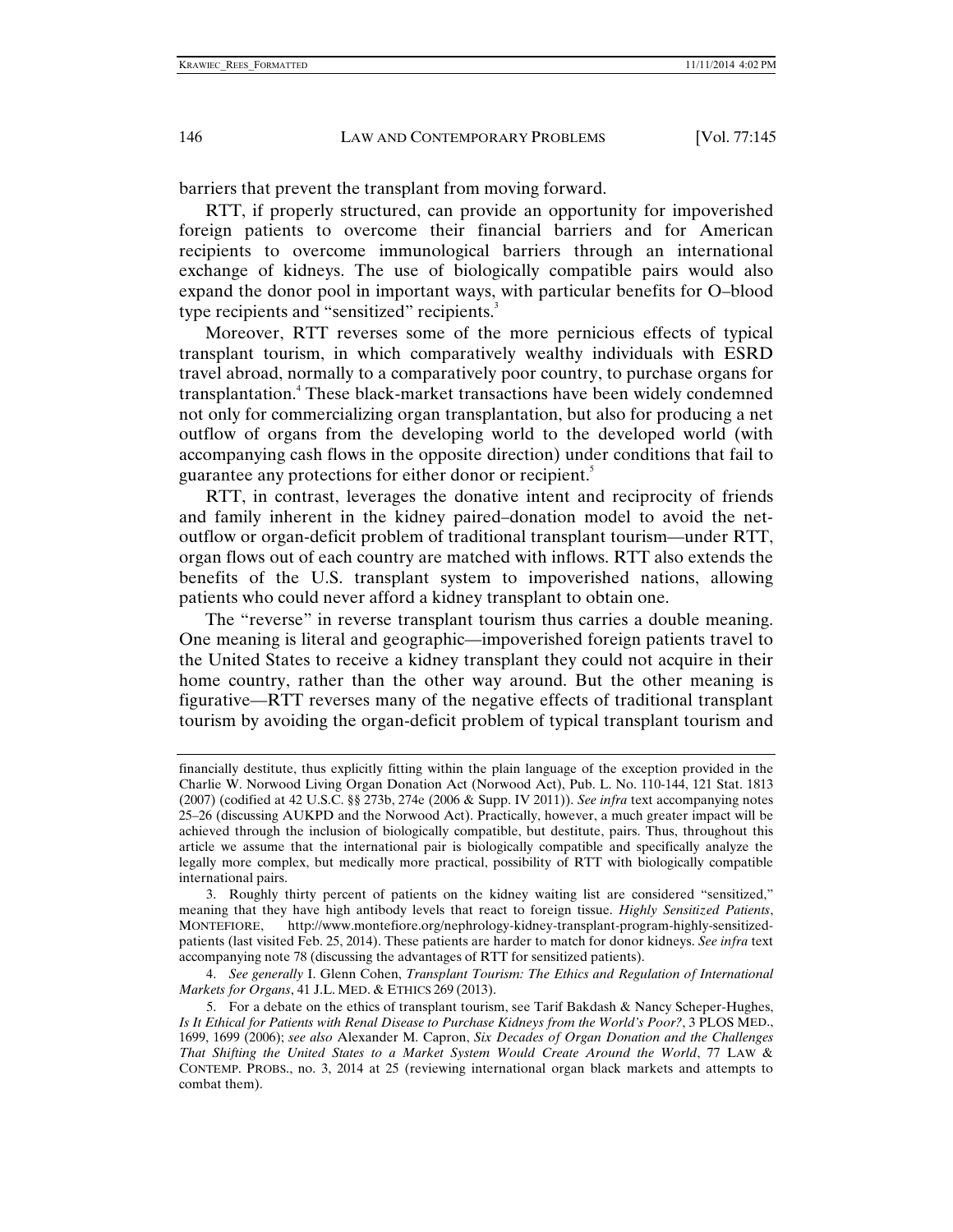by building on the system of protections for donors and recipients already present in the U.S transplant system.

In order to develop a proper structure for RTT, the United States must partner with countries that have enough infrastructure available to their citizens to ensure that ongoing transplant-specific medical care is available and that local conditions are safe for immunosuppressed patients, so that kidney transplants for impoverished patients are not lost to preventable causes. Other safeguards could include patient-screening protocols, standards and procedures to ensure organ quality, and firewalls between the nonprofit funder and participating transplant centers and, eventually, between the nonprofit and any insurance and pharmaceutical companies that provide funding.<sup>6</sup>

In part II we introduce the concept of kidney-paired donation (KPD) and an increasingly common variant, altruistically unbalanced kidney-paired donation (AUKPD), and argue that RTT is less ethically controversial in some respects than AUKPD because neither participant in an RTT swap could successfully transplant without the swap. In part III we detail our RTT proposal, illustrating the mechanics and expenses of the exchange. In part IV we analyze RTT's permissibility under the National Organ Transplant Act  $(NOTA)$ , concluding that neither the text nor legislative history provide significant insight into the potential scope of the term "valuable consideration" beyond the obvious concerns of the commercial buying and selling of kidneys. In part V we consider the policy rationales that might motivate the ban against the exchange of valuable consideration for transplantable organs, concluding that RTT does not threaten any of these policy concerns and in fact improves on the status quo with respect to some concerns. In part VI we discuss the numerous benefits of RTT, both to the individual patient participants and to the health-care system more generally. In part VII we discuss what would be necessary to start, sustain, and safeguard an RTT program, and in part VIII we conclude.

#### II

#### AN INTRODUCTION TO KPD

In this part, we introduce KPD, as practiced domestically in the United States, and the relevant laws governing it. This discussion helps set the stage for our RTT proposal, which we describe in detail in part III.

## A. Conventional KPD

Estimates suggest that roughly 6000 ESRD patients on the kidney waiting list have a willing, but incompatible, living donor.<sup>8</sup> KPD arose as a means to permit these patients, whose willing donors cannot donate directly because they

 <sup>6.</sup> *See infra* Part VII (discussing these and other safeguards).

 <sup>7. 42</sup> U.S.C. §§ 273–274e (2006 & Supp. IV 2011).

 <sup>8.</sup> Dorry L. Segev et al., *Kidney Paired Donation and Optimizing the Use of Live Donor Organs*, 293 JAMA 1883, 1884 (2005).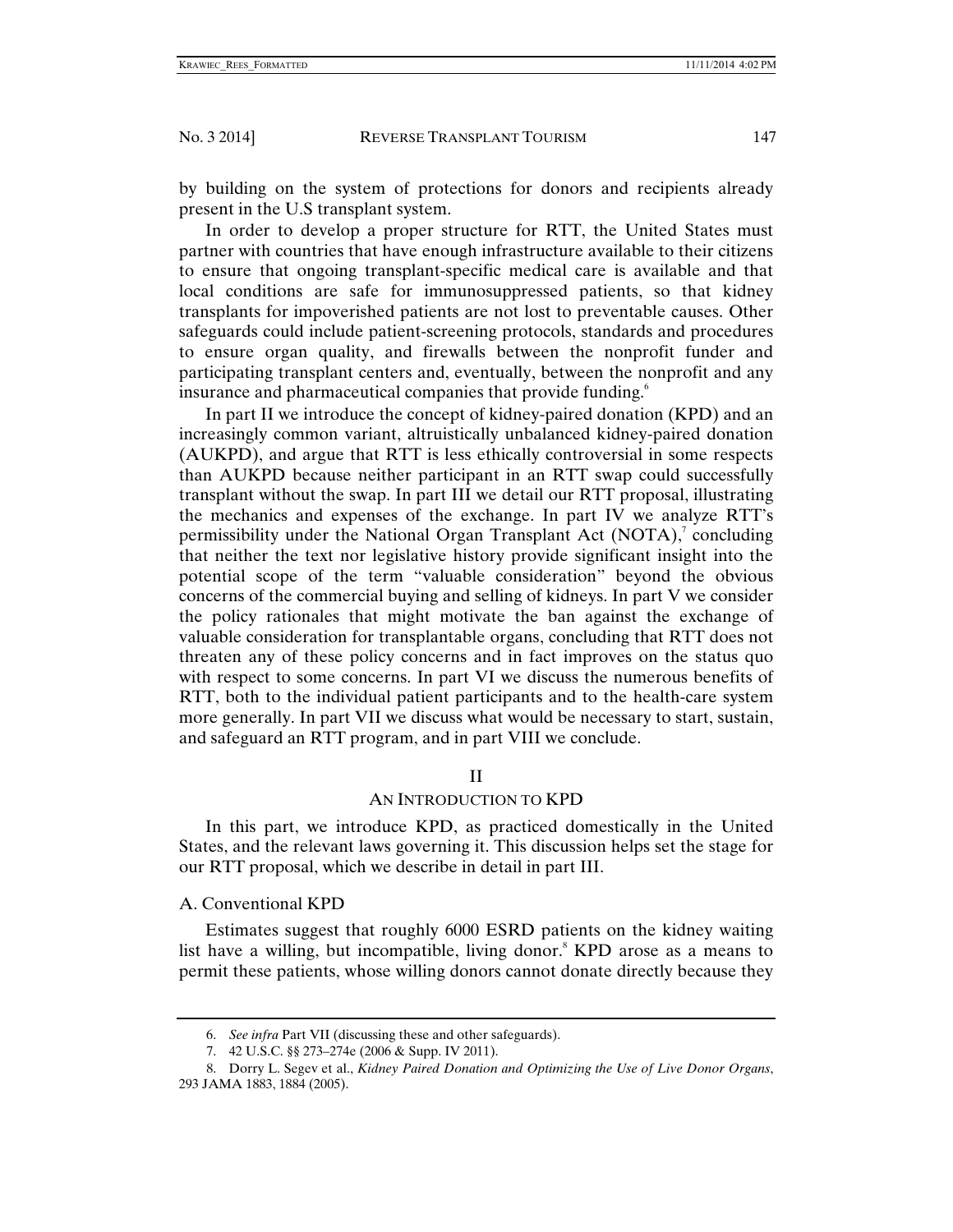have the wrong blood type or HLA antigens, to nonetheless receive kidney transplants. Under the simplest form of KPD, a willing but incompatible donor for one person in need of a transplant donates to another person in need of a transplant with whom they are compatible. In return, that recipient's willing but incompatible donor returns the favor, donating to the first donor's desired recipient.<sup>9</sup>

To illustrate, suppose that Amanda wants to donate a kidney to Bob but is unable to do so, either because their blood types do not match or because there is some other incompatibility. Another pair, Carlos and Diana, faces the same problem. However, Carlos is compatible with Bob, and Amanda is compatible with Diana. By swapping, as illustrated in figure 1, KPD enables two transplants, providing both Bob and Diana with a compatible kidney. Although KPD began with this type of two-pair exchange, longer exchanges and chains of transplants have recently come to dominate.<sup>10</sup>

KPD has experienced rapid growth in recent years due to advancements in kidney-matching algorithms and the ability to ship organs.<sup>11</sup> Yet barriers remain. Specifically, O–blood type recipients are disadvantaged in a KPD system. If one considers a pool limited to blood-type-incompatible pairs, there will be no O–blood type donors. This is because, as universal donors, most O– blood type donors are able to donate to their intended recipients, unless the intended recipient has antibodies directed against the donor's kidney. Thus, O– blood type donors are enrolled into KPD pools only when the recipient has donor-specific antibodies that render the intended donor incompatible. As a result, O–blood type recipients, who can only receive from O–blood type donors, are less likely to find suitable donors through KPD, given the shortage of O-donor pairs in the pool.<sup>12</sup> This is a troubling fact, given that O-blood type candidates comprise more than half of the waiting list and have longer median waiting times than other blood-group candidates, such as those with blood group  $A^{13}$ 

Some KPD programs now attempt to mitigate this problem by admitting biologically compatible donor–recipient pairs. These exchanges operate in the

 <sup>9.</sup> UNITED NETWORK FOR ORGAN SHARING, OPTN KIDNEY PAIRED DONATION PILOT PROGRAM 2 (2013), *available at* http://www.unos.org/docs/Living\_Donation\_KidneyPaired.pdf.

 <sup>10.</sup> *See generally* M. L. Melcher et al., *Chain Transplantation: Initial Experience of a Large Multicenter Program*, 12 AM. J. TRANSPLANTATION 2429 (2012); Michael A. Rees et al., *A Nonsimultaneous, Extended, Altruistic-Donor Chain*, 360 N. ENGL. J. MED. 1096 (2009).

 <sup>11.</sup> *See generally* D. L. Segev et al., *Transporting Live Donor Kidneys for Kidney Paired Donation: Initial National Results*, 11 AM. J. TRANSPLANTATION 356 (2011); C. Bradley Wallis et al., *Kidney Paired Donation,* 26 NEPHROLOGY DIALYSIS TRANSPLANTATION 2091 (2011).

 <sup>12.</sup> Jeremy M. Blumberg, *Kidney Paired Donation: Advancements And Future Directions*, 16 CURRENT OPINION IN ORGAN TRANSPLANTATION 380–81 (2011).

 <sup>13.</sup> *Table 1.4: Characteristics of Waiting List Patients at End of Year: 2002 to 2011*, SCI. REGISTRY TRANSPLANT RECIPIENTS, http://www.srtr.org/annual\_Reports/2011/104\_can-abo\_dh.aspx (last updated Dec. 4, 2012); U.S. DEP'T HEALTH & HUM. SERVICES, updated Dec. 4, 2012); U.S. DEP'T HEALTH & HUM. SERVICES, http://optn.transplant.hrsa.gov/latestData/advancedData.asp (all Kaplan-Meier Median Waiting Times For Registrations Listed: 1999–2004).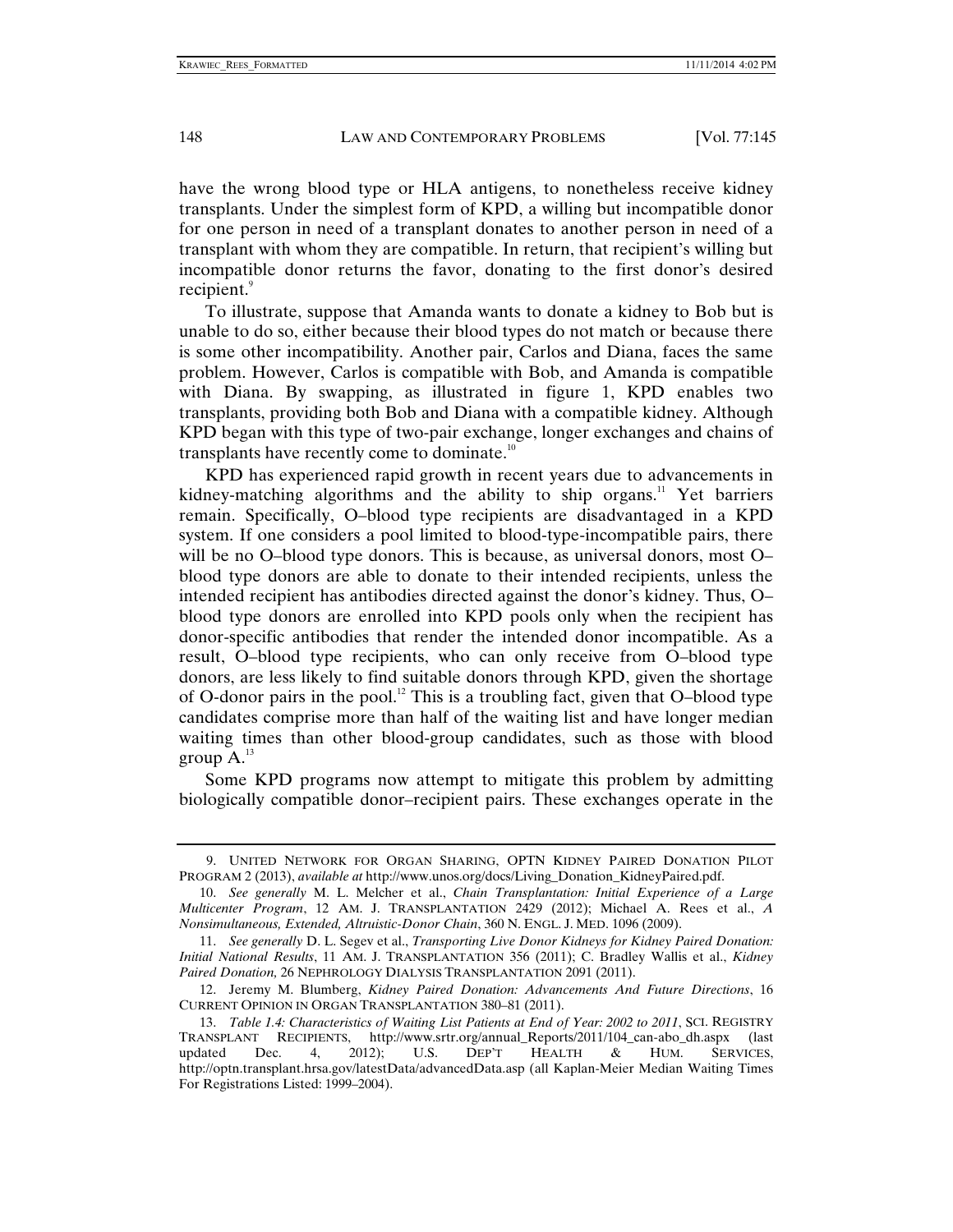same manner as traditional KPD, with one important exception: one of the two pairs in the swap is biologically compatible. Thus one donor-recipient pair in the swap could transplant directly without participating in KPD. These programs are sometimes referred to as altruistically unbalanced KPD programs, and they partially address the shortage that O-blood type recipients face by attracting O-blood type donors.<sup>14</sup>





# B. AUKPD and the Case for RTT

Although the inclusion of compatible pairs in KPD programs is not without controversy , many KPD D programs now includ de compatibl le pairs, due e to the potential utilitarian benefit just described: increasing numbers of O-blood type donors in the pool. For example, one study found that the inclusion of compatible pairs in a national KPD registry could more than double the probability that donor-recipient pairs find a compatible KPD match, from

<sup>14.</sup> Lloyd E. Ratner et al., *The Altruistic Unbalanced Paired Kidney Exchange: Proof of Concept* and Survey of Potential Donor and Recipient Attitudes, 89 TRANSPLANTATION 15, 21 (2010).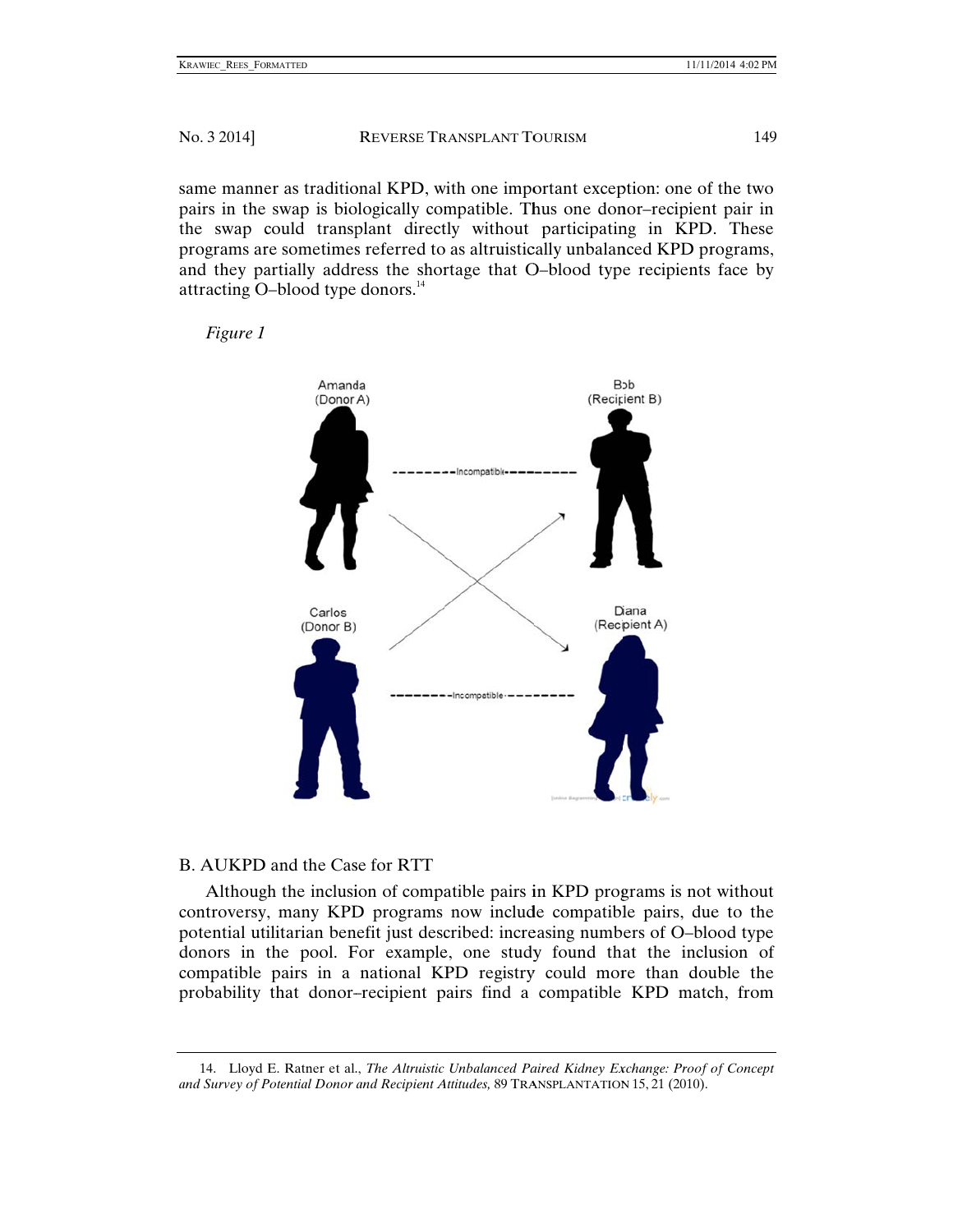37.4% to 75.4%.<sup>15</sup>

The controversy surrounding AUKPD programs is apparent from their name: "altruistically unbalanced." The typical objection is that incompatible pairs receive something of great value (a compatible organ), while the compatible pair enters a complex exchange unnecessarily and without countervailing benefit.<sup>16</sup> Some commentators dispute this objection, noting that compatible pairs do indeed receive countervailing benefit.<sup>17</sup> For example, it may be possible to improve the compatible recipient's outcome by allowing her to "trade up" to a younger organ, a more appropriately sized organ, or a better immunological match.<sup>18</sup> In addition, the term "unbalanced" implies some inequality in the exchange, but some researchers contend that altruism may be a source of psychological benefit to compatible pairs, rather than an indication of an ethical problem weighing against the pairs' inclusion.<sup>19</sup>

Though the increasing acceptance of AUKPD has implications for the legal status of RTT, which are detailed in the following subpart, it is worth noting that RTT does not implicate the same ethical concerns. Rather than presenting a potentially unbalanced exchange, RTT leaves both involved pairs better off. One pair, though biologically compatible, would be unable to engage in the transplant due to financial constraints. The other, biologically incompatible pair would be unable to transplant due to incompatibility. RTT provides substantial benefit to both pairs, permitting two transplants to occur that otherwise would not. With respect to ethical concerns regarding altruistic balance, therefore, RTT is *less* problematic than existing compatible–incompatible KPD programs. Of course, RTT raises other legal and ethical concerns not posed by domestic AUKPD. As discussed in parts V and VI, however, these concerns are surmountable and can be adequately addressed through a variety of safeguards.

C. The Legal Status of AUKPD and Implications for RTT

Despite the differing ethical issues posed by AUKPD and RTT, the growing acceptance of AUKPD is relevant to the legal status of RTT under NOTA. NOTA prohibits the knowing acquisition, receipt, or transfer of "any human organ for valuable consideration for use in human transplantation if the transfer affects interstate commerce."<sup>20</sup> NOTA does not define the term valuable consideration and, as detailed in part IV, the Act's legislative history provides

 <sup>15.</sup> S. E. Gentry et al., *Expanding Kidney Paired Donation Through Participation by Compatible Pairs*, 7 AM. J. TRANSPLANTATION 2361, 2365 (2007).

 <sup>16.</sup> *See* David Steinberg, *Compatible-Incompatible Live Donor Kidney Exchanges*, 91 TRANSPLANTATION 257, 258 (2011).

 <sup>17.</sup> *Id.* at 259.

 <sup>18.</sup> Blumberg, *supra* note 12, at 382–83.

 <sup>19.</sup> *Compare, e.g.*, Lainie Friedman Ross & E. Steve Woodle, *Ethical Issues in Increasing Living Kidney Donations by Expanding Kidney Paired Exchange Programs*, 69 TRANSPLANTATION 1539 (2000) (criticizing altruistically unbalanced kidney-paired exchange as ethically problematic), *with* Ratner et al., *supra* note 14, at 21 (defending AUKPD).

 <sup>20. 42</sup> U.S.C. § 274e(a) (2006 & Supp. IV 2011).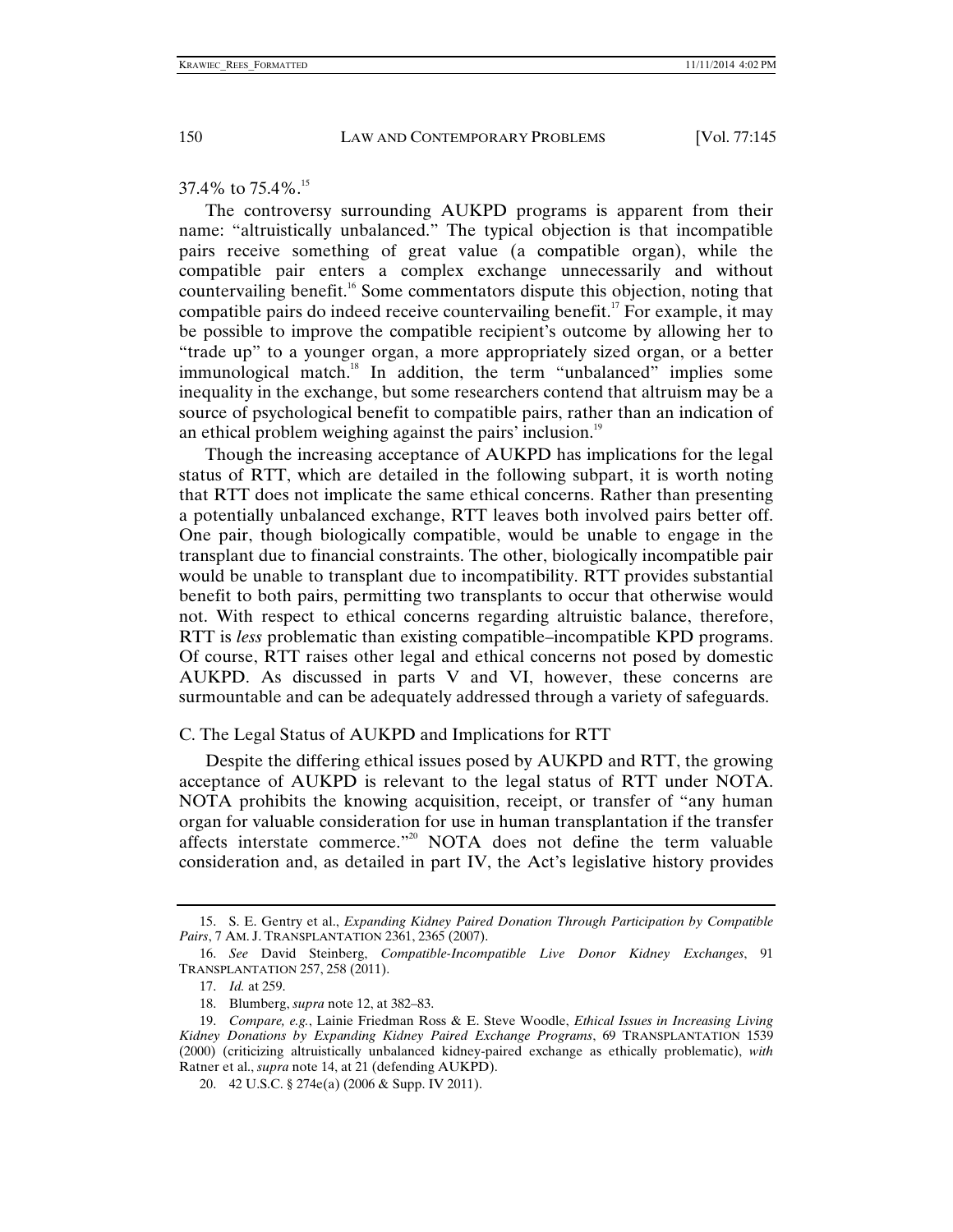almost no guidance regarding the meaning of the term beyond the obvious legislative concerns of "buying," "selling," and "commerce" in human organs.<sup>21</sup> In the Charlie W. Norwood Living Organ Donation Act (Norwood Act), however, Congress provided some guidance on what is *not* valuable consideration.<sup>22</sup> Specifically, the Norwood Act provides that NOTA's ban against valuable consideration does not apply to KPD exchanges among *biologically incompatible pairs*. 23 Neither AUKPD nor the increasingly common nonsimultaneous, extended, altruistic donor (NEAD) chain—both of which developed after passage of the Norwood Act—are mentioned.<sup>24</sup>

This raises two points relevant to the RTT discussion. First, and most specifically, although only biologically incompatible pairs are specifically exempted by the Norwood Act, as already noted, AUKPD employs compatible pairs and is becoming increasingly common. Importantly, any controversy surrounding AUKPD is an *ethical* controversy, not a legal one—our research has uncovered no suggestion in either the legal or medical literature that the practice is illegal under NOTA. Thus, there is already precedent for the use of biologically compatible pairs in KPD, as contemplated by our RTT proposal.

Second, and more significantly, the growing use of AUKPD and NEAD chains reinforces the notion, explored more fully in Part IV, that the Norwood Act provides a nonexclusive exemption, or safe harbor, from the definition of valuable consideration. There is no suggestion that Congress intended its failure to specifically exempt any activity to be read as a condemnation of that activity. In fact, just the opposite is true. The Norwood Act's legislative history suggests that the ban on "valuable consideration" remains the touchstone for determining legality under NOTA. Indeed, during congressional deliberations on the Norwood Act, many members of Congress emphasized that the statute was unnecessary, as it should have been obvious that KPD did not involve "valuable consideration" as contemplated by NOTA.<sup>25</sup>

The prevalence of AUKPD and NEAD chains further supports this interpretation. The text and legislative history of both NOTA and the Norwood Act, along with current transplant practice, thus suggest that RTT is prohibited only if it involves the transfer of a human organ in exchange for valuable

 <sup>21.</sup> *See infra* notes 41–47 and accompanying text (providing examples); *see also*, Kieran Healy & Kimberly D. Krawiec, *Custom, Contract, and Kidney Exchange*, 62 DUKE L.J. 645 (2012) (discussing possible legal and cultural meanings and ambiguities in the phrase "valuable consideration").

 <sup>22. 42</sup> U.S.C. §§ 273b, 274e (2006 & Supp. IV 2011).

 <sup>23.</sup> *Id.*

 <sup>24.</sup> A NEAD chain is similar to a kidney swap. However, in a NEAD chain, an altruistic donor gives a kidney to a patient who already knows a willing but biologically incompatible donor. The incompatible donor then donates to a recipient in a similarly situated donor–patient pair, potentially initiating a chain of transplants among a series of incompatible pairs. The addition of the altruistic donor at the front of the chain means NEAD chains, unlike kidney swaps, are unconstrained by simultaneity and reciprocity, allowing longer chains with more transplants. *See generally* Rees et al., *supra* note 10 (discussing NEAD chains in more detail); *see also* Healy & Krawiec, *supra* note 21 (discussing the application of NOTA and the Norwood Act to NEAD chains).

 <sup>25.</sup> *See infra* text accompanying notes 53–62 (providing examples).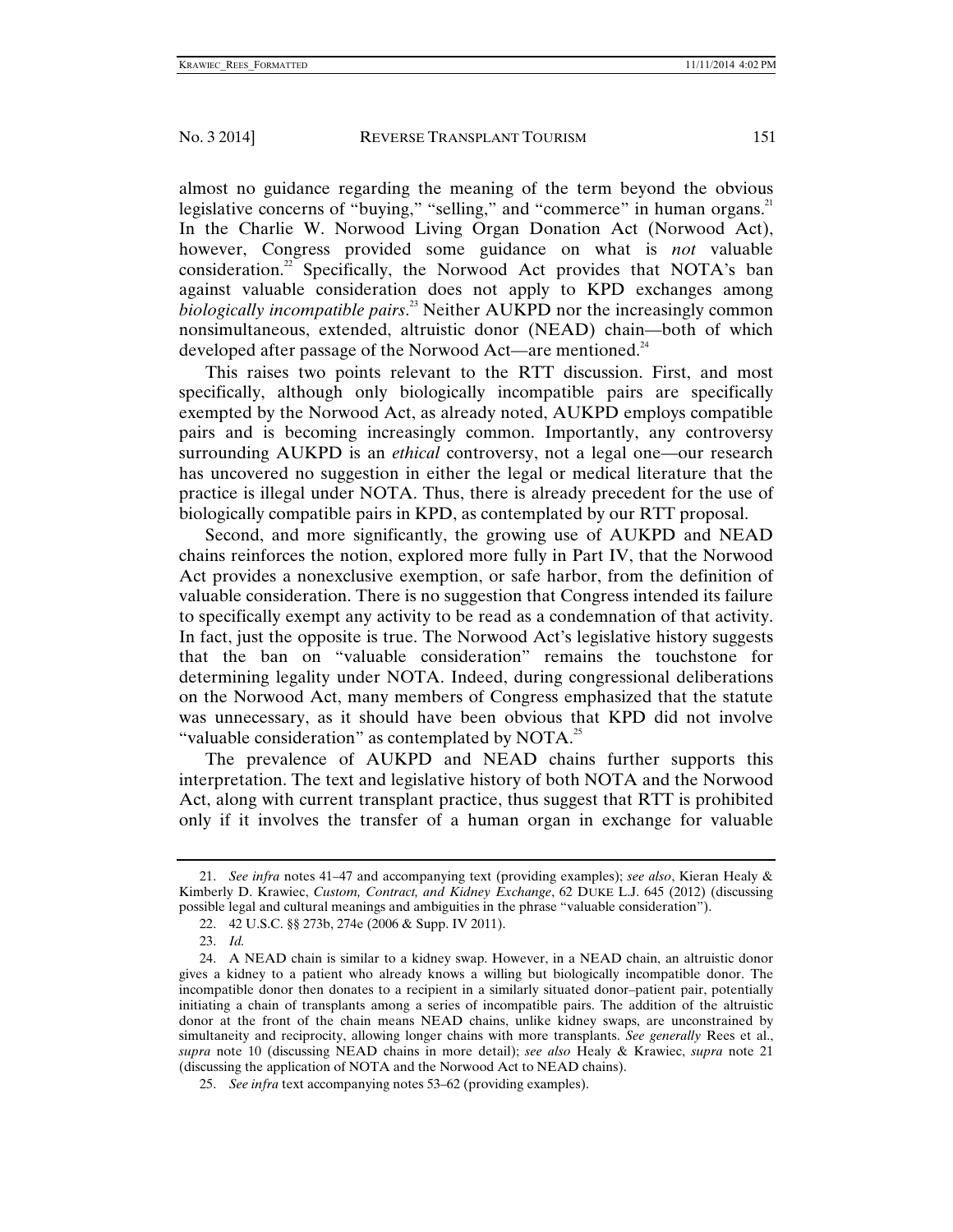consideration. We address the legality of RTT under NOTA's prohibition against valuable consideration in part IV, below.

#### III

#### AN RTT PROPOSAL

To illustrate the mechanics of our RTT proposal, recall the donor–recipient pairs of Amanda–Bob and Carlos–Diana. Imagine now, however, that Carlos and Diana, rather than facing biological incompatibility, face a different problem: They are poor and live in a country where poverty is a barrier to transplantation. For a specific example, assume that Carlos and Diana live in Mexico. The Mexican health care system pays for the basic medical costs of transplantation, such as the nephrectomy, transplant, and the inpatient and outpatient costs associated with the surgery. Importantly, however, the most basic form of public health insurance in Mexico does not pay for the outpatient immunosuppressive drugs necessary to prevent Diana's body from rejecting Carlos's kidney, which cost at least several thousand dollars per year and which Diana must take for the rest of her life. Unless Diana has sufficient personal wealth to pay for this ongoing long-term care, therefore, transplantation is doomed to failure.

As illustrated in figure 2, RTT can help both Bob and Diana, allowing each to receive a kidney that each otherwise could not—in Bob's case because of his biological incompatibility with Amanda, and in Diana's case because of her lack of access to adequate long-term immunosuppression. Under RTT, the domestic pair (Amanda and Bob) would both remain in the United States, while Carlos, the international donor, would travel to the United States for transplantation, and Diana, the international recipient, would remain in her home country (in Diana's case, Mexico). The expenses of the swap would be paid by a combination of three parties: the Mexican government, Bob's insurance provider, $26$  and a nonprofit organization established to pay for the excess medically necessary expenses associated with RTT swaps.

These excess medically necessary expenses arise because each RTT swap is purposely designed to ensure that neither the U.S.-based insurance provider nor the Mexican government pay more for any single RTT transplant than would be required for a transplant directly from Amanda to Bob or from Carlos to Diana, respectively. In the aggregate, however, and as detailed in part VI, RTT could eventually reduce the long-term costs of ESRD to both the U.S. and Mexican governments and to U.S. insurance providers, due to the cost savings of transplantation as compared to dialysis. In the next two subparts, we detail these RTT expenses, specifying which costs are allocated to the nonprofit entity, versus the U.S.-based insurance provider and the Mexican government.

*Figure 2*

 <sup>26.</sup> The term "insurance provider" includes both commercial insurance providers and Medicare, as applicable.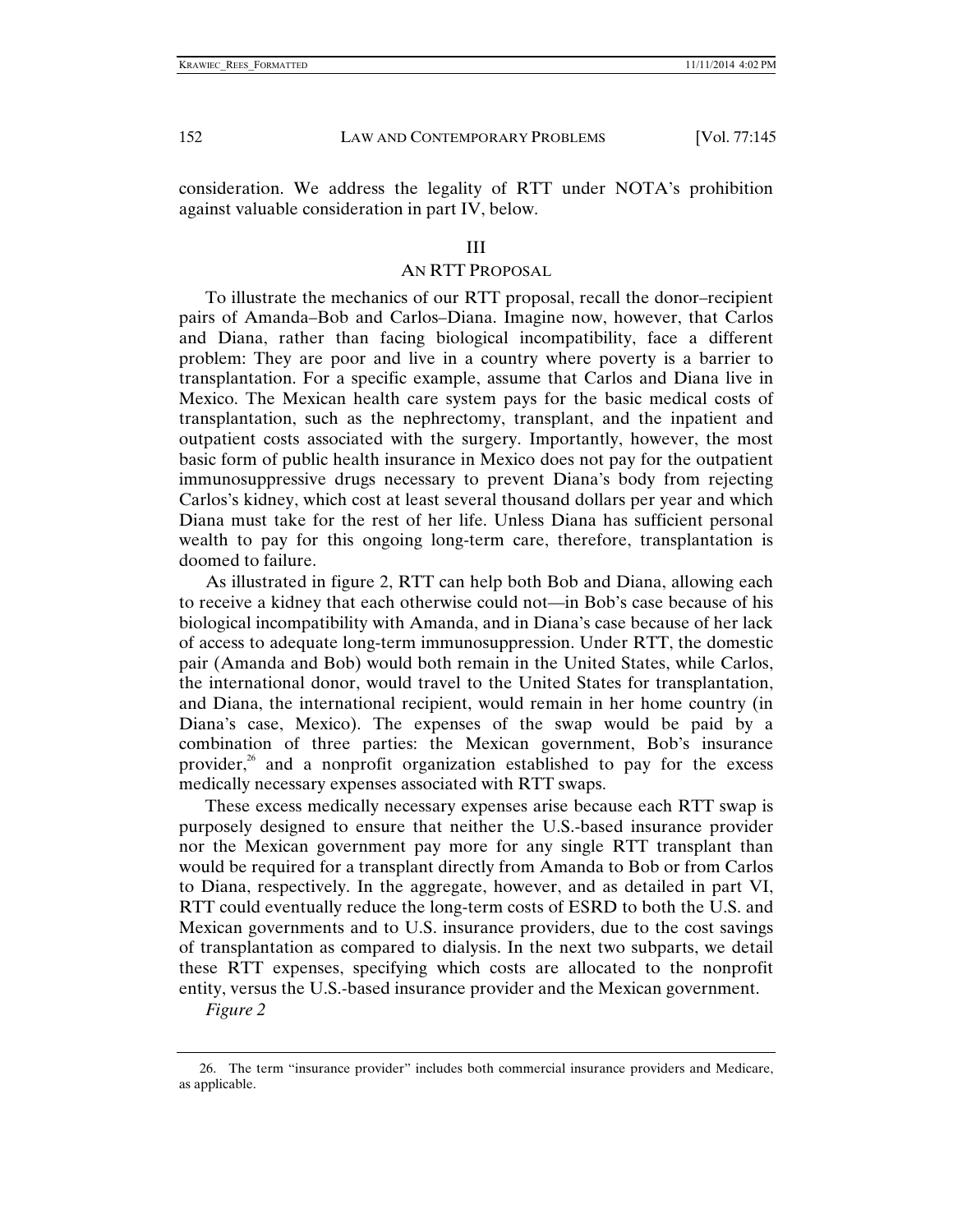

## A. The Amanda–Diana Transplant

Let us first analyze the expenses associated with the transplant from Amanda to Diana, which would involve removing Amanda's kidney in the United States and shipping it to Mexico for transplantation into Diana, as illustrated by figure 3. Table 1 details the relevant parties to the swap and their accompanyi ng expenses .

The Mexican government's payment for Amanda's nephrectomy and any other associated medical costs would equal its normal payment for a living donor's kidney to be removed in Mexico. Not surprisingly, the cost of such surgery is higher in the United States—a cost that the Mexican government is unwilling to pay. This remainder, therefore, would be paid by a nonprofit organization, as would the costs of shipping the kidney internationally.

As already noted, the Mexican government would pay for some, but not all, of the expenses associated with transplants performed in Mexico. Because Diana would receive her transplant in Mexico, the cost of subsequent care would be paid by the Mexican government, supplemented with support from a nonprofit organization. Diana's outpatient immunosuppressive drugs and transportation to and from the transplant clinic or hospital would be provided by the nonprofit organization. The Mexican government would pay Diana's outpatient clinic visit and inpatient admission expenses.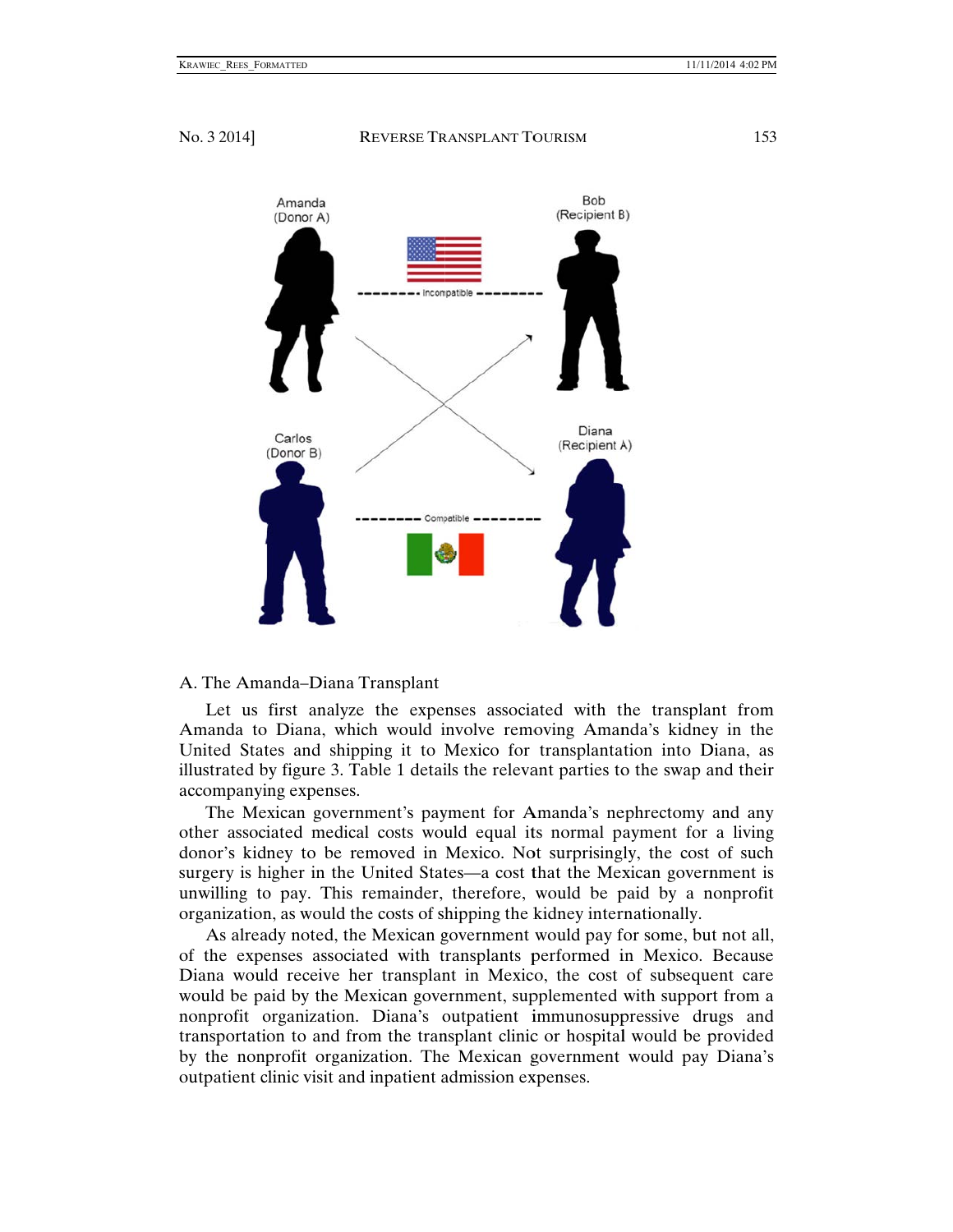

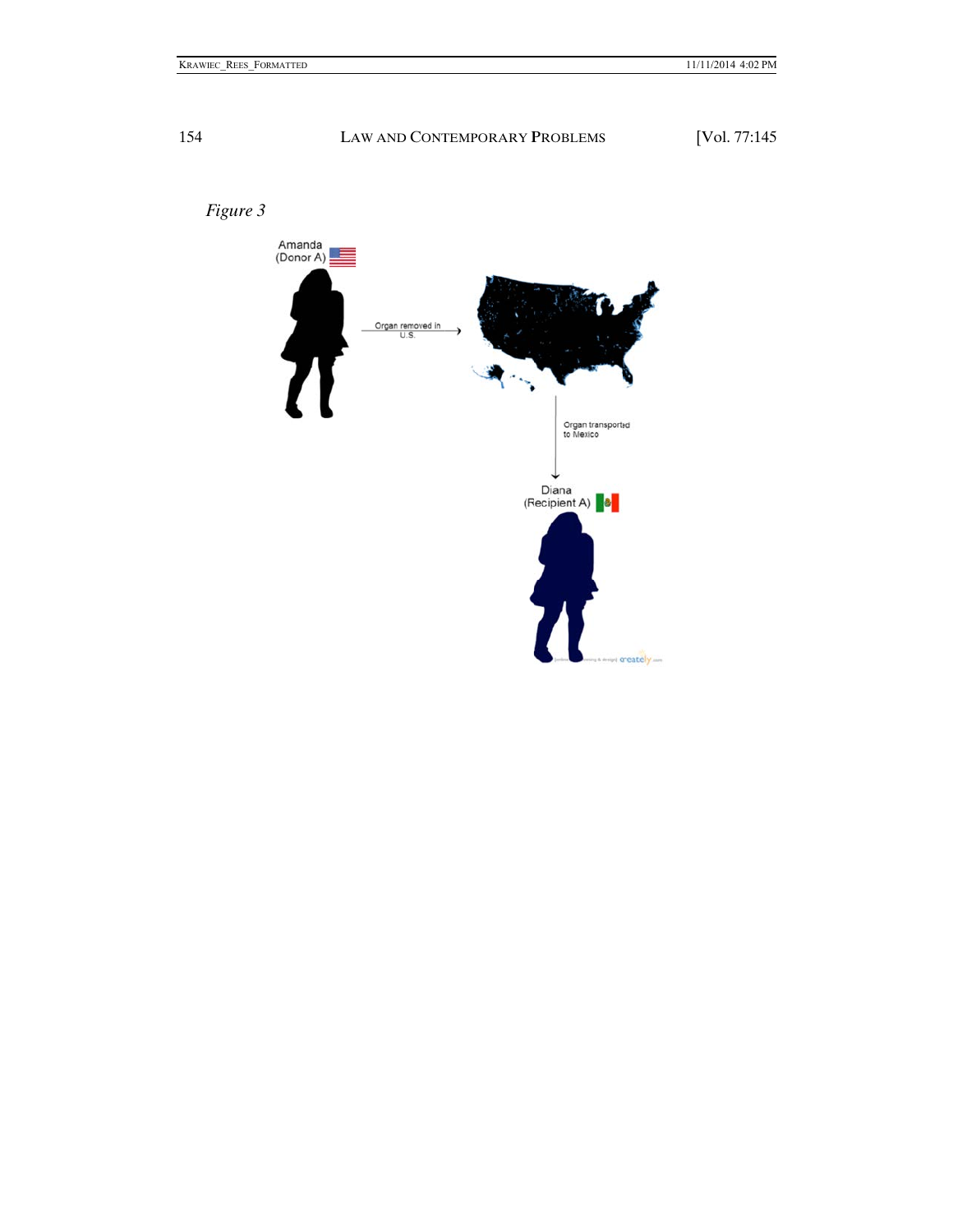# *Table 1*

|                   | <b>Amanda</b>        | <b>Bob</b>           | <b>Carlos</b>        | <b>Diana</b>         |
|-------------------|----------------------|----------------------|----------------------|----------------------|
|                   | Domestic             | Domestic Recipient   | International        | International        |
|                   | Donor                |                      | Donor                | Recipient            |
| <b>Location</b>   | <b>United States</b> | <b>United States</b> | Travel to            | Mexico               |
|                   |                      |                      | <b>United States</b> |                      |
| <b>Costs paid</b> | Nephrectomy          | N/A                  | N/A                  | Outpatient clinic    |
| by Mexican        | and other            |                      |                      | visit, all inpatient |
| government        | associated           |                      |                      | admission            |
|                   | medical              |                      |                      | expenses, cost of    |
|                   | costs, up to         |                      |                      | subsequent care      |
|                   | normal               |                      |                      |                      |
|                   | amounts              |                      |                      |                      |
|                   | required for         |                      |                      |                      |
|                   | a transplant         |                      |                      |                      |
|                   | performed in         |                      |                      |                      |
|                   | Mexico.              |                      |                      |                      |
| <b>Costs paid</b> | N/A                  | All costs of         | All medical          | N/A                  |
| by Bob's          |                      | transplantation,     | costs                |                      |
| insurance or      |                      | immunosuppressive    | (nephrectomy,        |                      |
| <b>Medicare</b>   |                      | drugs (up to three   | domestic             |                      |
|                   |                      | years if Medicare    | kidney               |                      |
|                   |                      | primary)             | shipping, if         |                      |
|                   |                      |                      | any)                 |                      |
| <b>Costs paid</b> | Kidney               | N/A                  | All travel,          | Outpatient           |
| by nonprofit      | shipping and         |                      | food, and            | immunosuppressive    |
| organization      | medical costs        |                      | lodging costs        | drugs (up to ten     |
|                   | in excess of         |                      |                      | years) and to        |
|                   | normal               |                      |                      | transportation to    |
|                   | expenses for         |                      |                      | and from the clinic  |
|                   | nephrectomy          |                      |                      | or hospital          |
|                   | in Mexico            |                      |                      |                      |

# B. The Carlos–Bob Transplant

The Carlos–Bob transplant is illustrated in figure 4. Carlos, the international donor, would have to travel to the United States for a nephrectomy, because the Organ Procurement and Transplantation Network (OPTN) specifies that U.S. transplant centers may only transplant living-donor kidneys that have been removed at an OPTN-approved living-donor nephrectomy site, and there are no approved sites outside of the United States.<sup>27</sup> All of Carlos's medical costs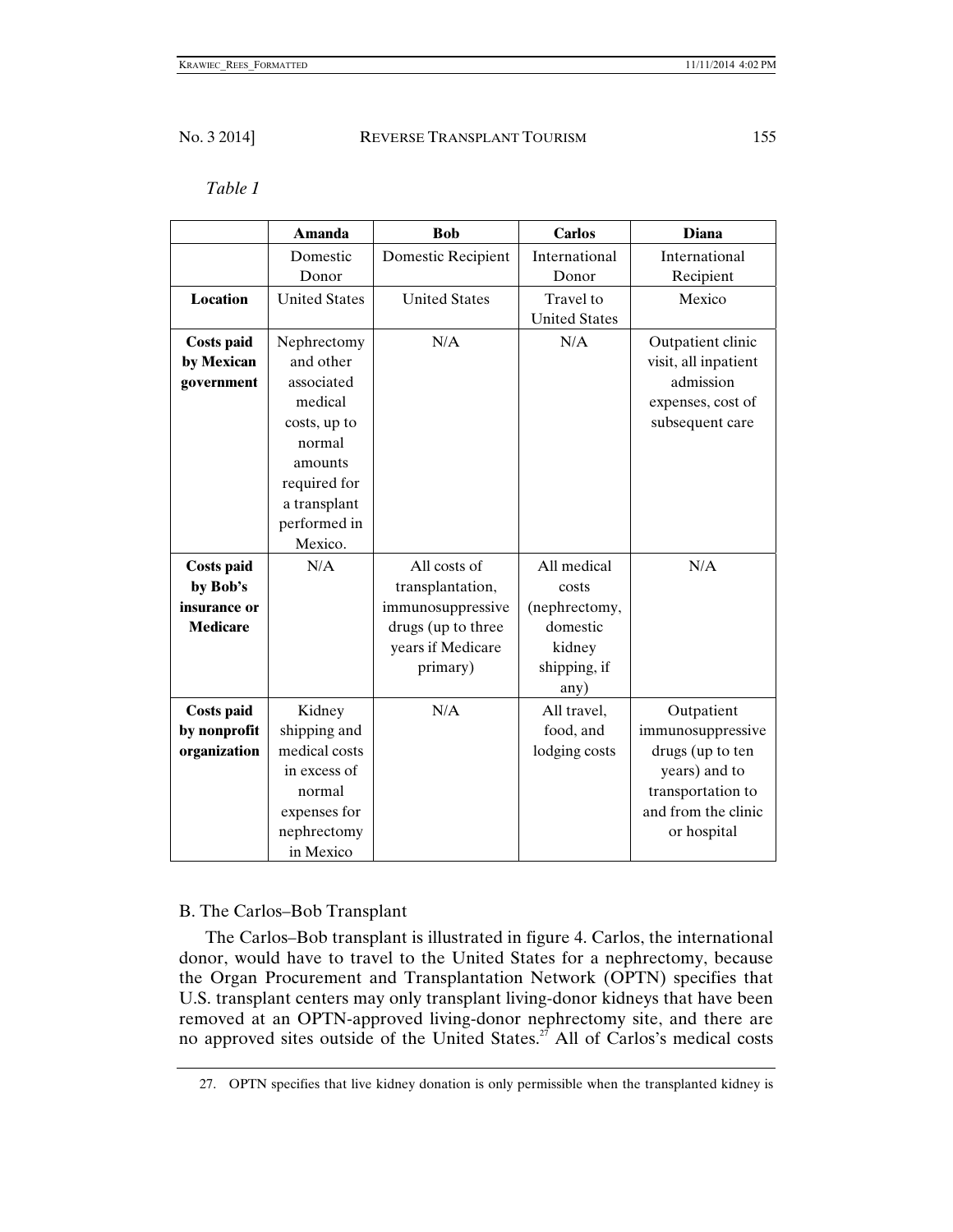(for example, the nephrectomy and domestic kidney shipping, if required) would be borne by Bob's insurance provider. Carlos's travel, food, and lodging costs would be paid by the nonprofit organization. Bob's transplant would occur in the United States, and all of his costs would be borne by his insurance provider.

*Figure 4*



# RTT UNDER NOTA IV

The legal status of RTT under NOTA is best understood by analyzing NOTA's applicability to each component of the RTT swap. The RTT medicalexpense payments by U.S. insurance providers and the Mexican government

removed at an OPTN member transplant facility. ORGAN PROCUREMENT & TRANSPLANTATION NETWORK POLICIES 14.7.C (2014), *available at* http://optn.transplant.hrsa.gov/ContentDocuments/

OPTN\_Policies.pdf ("Transplant hospitals that perform living donor transplants must only accept and transplant living donor organs recovered at OPTN member recovery hospitals that are approved to perform living donor recovery for that organ type."). Because OPTN member facilities are only located within the United States, this policy effectively bans importing organs from living donors. See *Transplant*  http://optn.transplant.hrsa.gov/members/search.asp (choose "Transplant Centers" in Step 1 and "All Regions" for Step 2) (last visited Feb. 25, 2014) (listing all member transplant facilities, none of which are located outside of the United States). *Centers*, U.S. DEP'T EP'T HEAL LTH & HUM. SERVICES,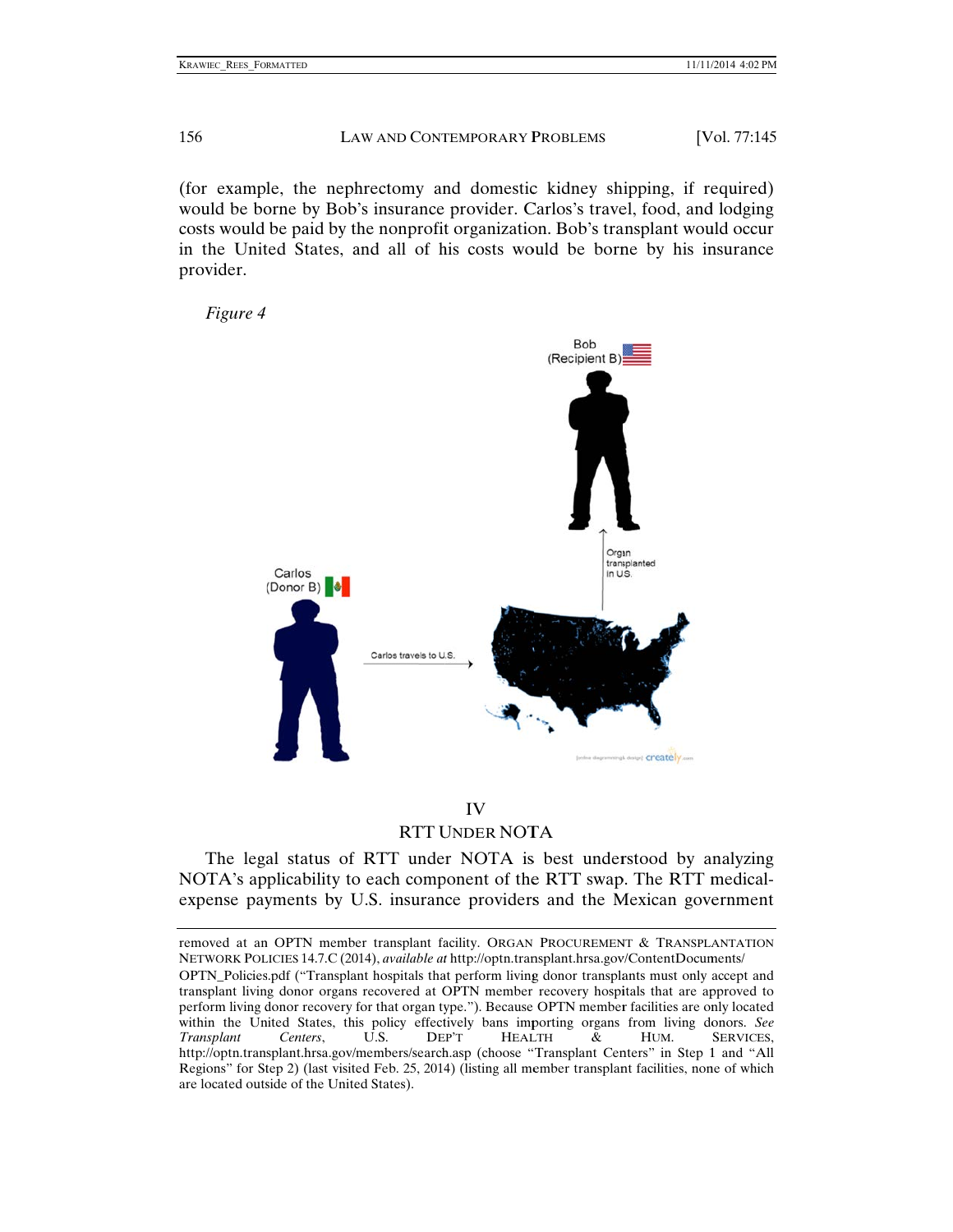are—by design—simply the normal reimbursements for transplantation by each of these entities and are legally unproblematic. Therefore, we analyze only those expenses covered by the nonprofit entity. In our example, and as detailed in table 1, those expenses include (1) Amanda's kidney-shipping and medical costs in excess of normal expenses for nephrectomy in Mexico; (2) all of Carlos's travel, food, and lodging costs; and (3) the cost of Diana's outpatient immunosuppressive drugs (for up to ten years of treatment) and of her transportation to and from the transplant clinic or hospital. $^{28}$ 

In this part, we consider whether NOTA's ban on valuable consideration applies to each of these expenses by examining the statute's text and legislative history, as well as the Norwood Act's amendments to NOTA. In part IV.A, we discuss the plain text of NOTA, concluding that it exempts the first two expenses listed above from being considered valuable consideration. The third expense, however, requires more analysis, which we undertake in parts IV.B.-C, concluding that the text and legislative history of NOTA and the Norwood Act provide little insight into the intended scope of the ban against valuable consideration beyond the obvious concerns with the commercial buying and selling of human organs. In part V, however, we conclude that the public policies underlying NOTA ultimately suggest that a well-designed RTT program would not involve valuable consideration.

#### A. NOTA's Plain Text

As previously discussed, NOTA prohibits the knowing acquisition, receipt, or transfer of "any human organ for valuable consideration for use in human transplantation if the transfer affects interstate commerce."29 Although the term "valuable consideration" is not defined, NOTA specifically excludes certain payments from the definition:

The term "valuable consideration" does not include the reasonable payments associated with the removal, transportation, implantation, processing, preservation, quality control, and storage of a human organ or the expenses of travel, housing, and lost wages incurred by the donor of a human organ in connection with the donation of the organ. $\delta$ 

Under the plain language of the statute, items one and two of the RTT reimbursements discussed above and categorized in table 1 are exempt from

 <sup>28.</sup> U.S. and Mexican insurers treat travel expenses in the same manner: Insurance pays for the costs of health care, but not for the costs associated with travel, food, and lodging to and from the hospital or clinic. SECRETARIA DE SALUD, *SEGURO POPULAR: CARTA DE DERECHOS Y OBLIGACIONES* [*PUBLIC INSURANCE: PAMPHLET OF RIGHTS AND OBLIGATIONS*], *available at* http://www.seguro-

popular.gob.mx/images/Contenidos/beneficios/ARMADO\_CARTA\_DER\_Y\_OBLIG\_Low.pdf. For a poor patient who lives four to six hours away from her transplant center and has no means of transportation, this might be a significant barrier to attending outpatient clinic visits, especially if an overnight stay is required. In the case of a minor, these expenses would need to be covered not only for the minor, but for a parent or guardian, as well.

 <sup>29. 42</sup> U.S.C. § 274e(a) (2006 & Supp. IV 2011).

 <sup>30. 42</sup> U.S.C. § 274e(c)(2) (2006 & Supp. IV 2011).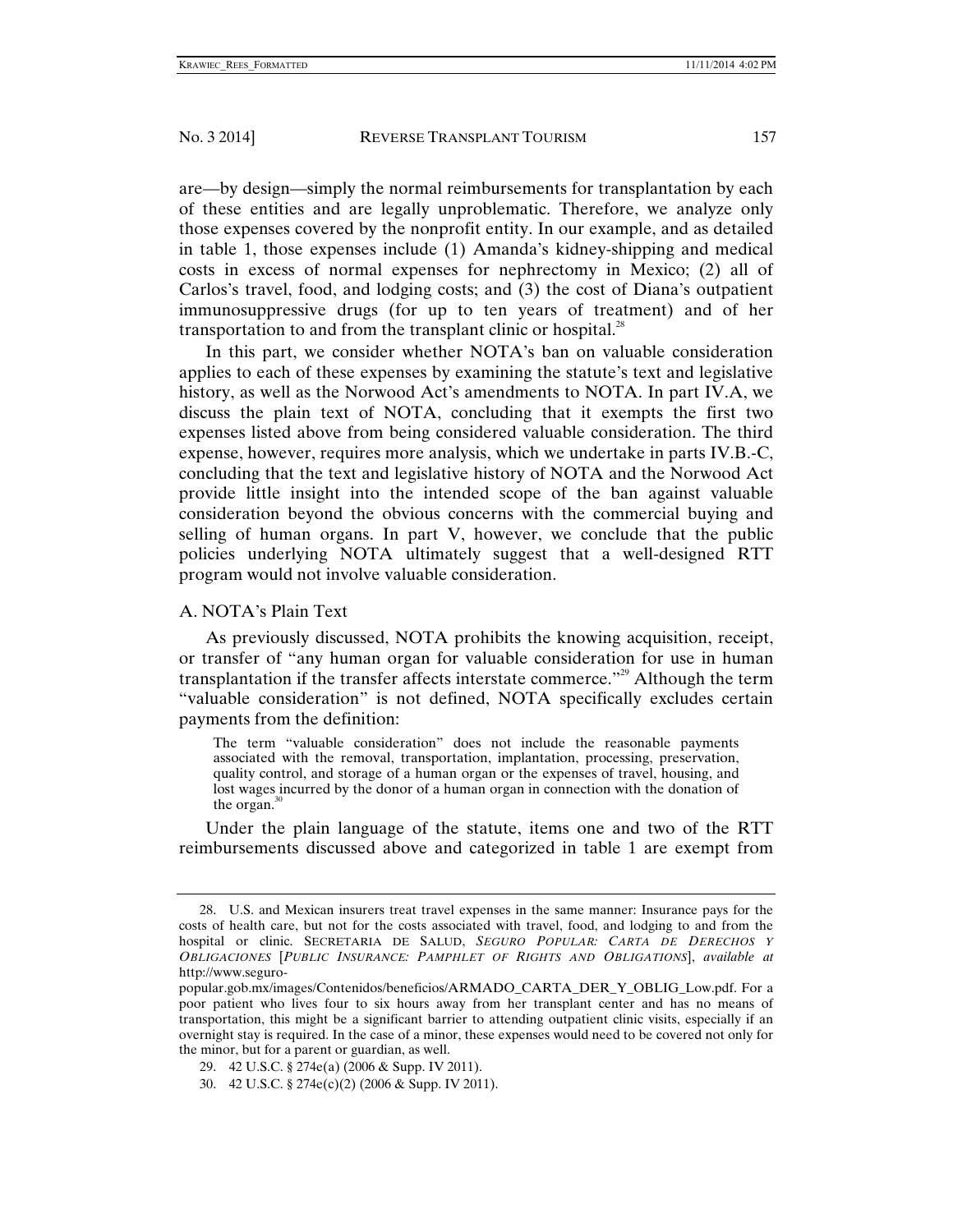NOTA's definition of valuable consideration, provided they are reasonable in amount. The components of item three, however—the payments for Diana's outpatient immunosuppressive drugs and her transportation to and from the transplant clinic or hospital—are not explicitly addressed by NOTA.

It may appear, at first glance, that these reimbursements are also excluded from NOTA's prohibition against "valuable consideration," based on the plain language of the statute. After all, Diana, the recipient of the reimbursements at issue, is an organ recipient, not an organ donor. And although Carlos gives up his kidney, he receives no direct compensation in return. It is thus tempting to conclude that, under the plain language of NOTA's text, the prohibition against valuable consideration in exchange for a human organ has no bearing on these reimbursements.

Such a conclusion would be premature. A skeptic could argue that, when Carlos agrees to donate his kidney through RTT so that Diana can receive the immunosuppression and medical transport necessary to complete her transplant, Carlos has received valuable consideration in exchange for his kidney. The transaction, one could argue, is equivalent to Carlos exchanging his kidney for cash, then using that money to purchase the immunosuppressive drugs and transport for Diana.<sup>31</sup> Accordingly, we assume that one must look elsewhere to determine whether the reimbursements to Diana pass muster under NOTA. That determination requires an analysis of NOTA's legislative history as well as the possible policy rationales behind the statute, an analysis we undertake in parts IV B-C and V.

Before undertaking that analysis, though, we emphasize that we do not wish to make too much of the "kidney for cash which is then used to purchase drugs and transport" analogy, as similar analogies could be—but have not been—used to prohibit many transplant innovations developed after NOTA's passage that result in some non-pecuniary benefit to the organ donor. Traditional KPD, AUKPD, and NEAD chains are each legal examples in which a donor agrees to transfer her kidney only in exchange for something of value. In the case of KPD, AUKPD, and NEAD chains, the value received is a compatible kidney for a friend or family member. In the case of RTT, the value received is medically necessary immunosuppression, transportation to and from the transplant clinic or hospital, and a compatible kidney transplant for a friend or family member. Yet, Congress has explicitly exempted KPD from NOTA's prohibition against the exchange of valuable consideration for transplantable organs (though, as discussed in part IV.C., many members of the Norwood Act Congress argued that an explicit exemption was unnecessary). And AUKPD and NEAD chains are increasingly common, despite the lack of an explicit congressional exemption. The common assumption (and one that we share) appears to be that AUKPD and NEAD chains are legally permissible because of their similarity to KPD, the underlying federal concerns that prompt the ban

 <sup>31.</sup> *Cf.* Choi et al., *infra* note 38, at 283 (discussing "altruism exchanges" and their status under NOTA).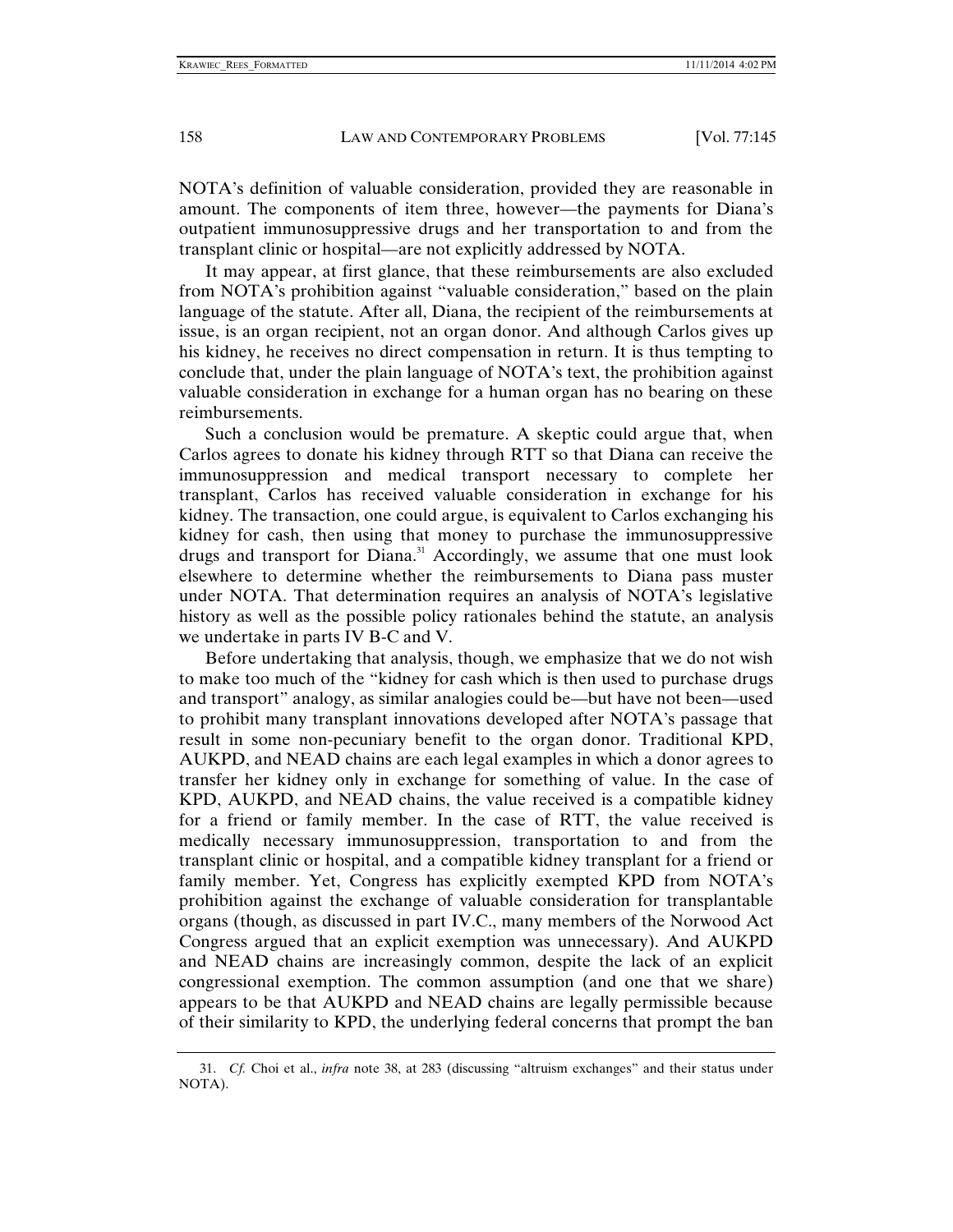against valuable consideration, and something that we refer to as the "perfect world donative intent" of each participant—in a perfect world, each donor would give altruistically to her friend or family member, but in actuality is prevented from doing so by real-world barriers.<sup>32</sup> RTT shares these characteristics. This similarity, together with NOTA's legislative history, the Norwood Act, and policy rationales, all support our contention that RTT drug and transportation costs do not fall within the definition of valuable consideration, as the NOTA-enacting Congress understood that term.

# B. The Ambiguous Phrase "Valuable Consideration:" What Did Congress Mean?

As we illustrate in this section, neither the text nor legislative history of NOTA provide meaningful insight into the phrase "valuable consideration" in a setting, such as RTT, that involves no commercial buying or selling of human organs. Standing alone, then, neither the text nor legislative history of NOTA answers the question of whether Diana's RTT reimbursements constitute valuable consideration under NOTA. Of course, these sources for understanding the meaning of the term do not stand alone. As we detail in the following part V, courts—when faced with ambiguous meanings not clarified through the text or legislative history—typically turn to the possible underlying policy rationales, particularly if those rationales were explicitly discussed by the enacting Congress.

Although NOTA is today most often discussed in connection with its prohibition of valuable consideration, it is important to remember that such a ban was not the central purpose of the statute, and was added to the statute relatively late. Original drafts of NOTA addressed only the development of a national organ procurement and distribution system.<sup>33</sup> The prohibition on compensated organ donation was added later, in response to a *Washington Post* article about the plans of H. Barry Jacobs, a Virginia physician whose medical license had previously been revoked for Medicare fraud, to establish a for-profit organ brokerage.<sup>34</sup>

Perhaps because the "valuable consideration" language was a late addition to the statute in response to a specific concern, NOTA's legislative history addresses the term "valuable consideration" only with respect to that concern, and does not provide much insight into the term's breadth beyond the commercial-exchange context. The extent to which the term should reach RTTlike exchanges that, while noncommercial, involve the donor receiving some limited benefit, is not entirely clear.

 <sup>32.</sup> *See* Healy & Krawiec, *supra* note 21 (arguing that NEAD chains can be squared with both the language and legislative history of NOTA, despite the exchange of something of great value).

 <sup>33.</sup> Sally Satel, Joshua C. Morrison, & Rick K. Jones, *State Organ Donation Incentives Under the National Organ Transplant Act*, 77 LAW & CONTEMP. PROBS., no. 3, 2014 at 217 (discussing the origination of NOTA's ban on valuable compensation).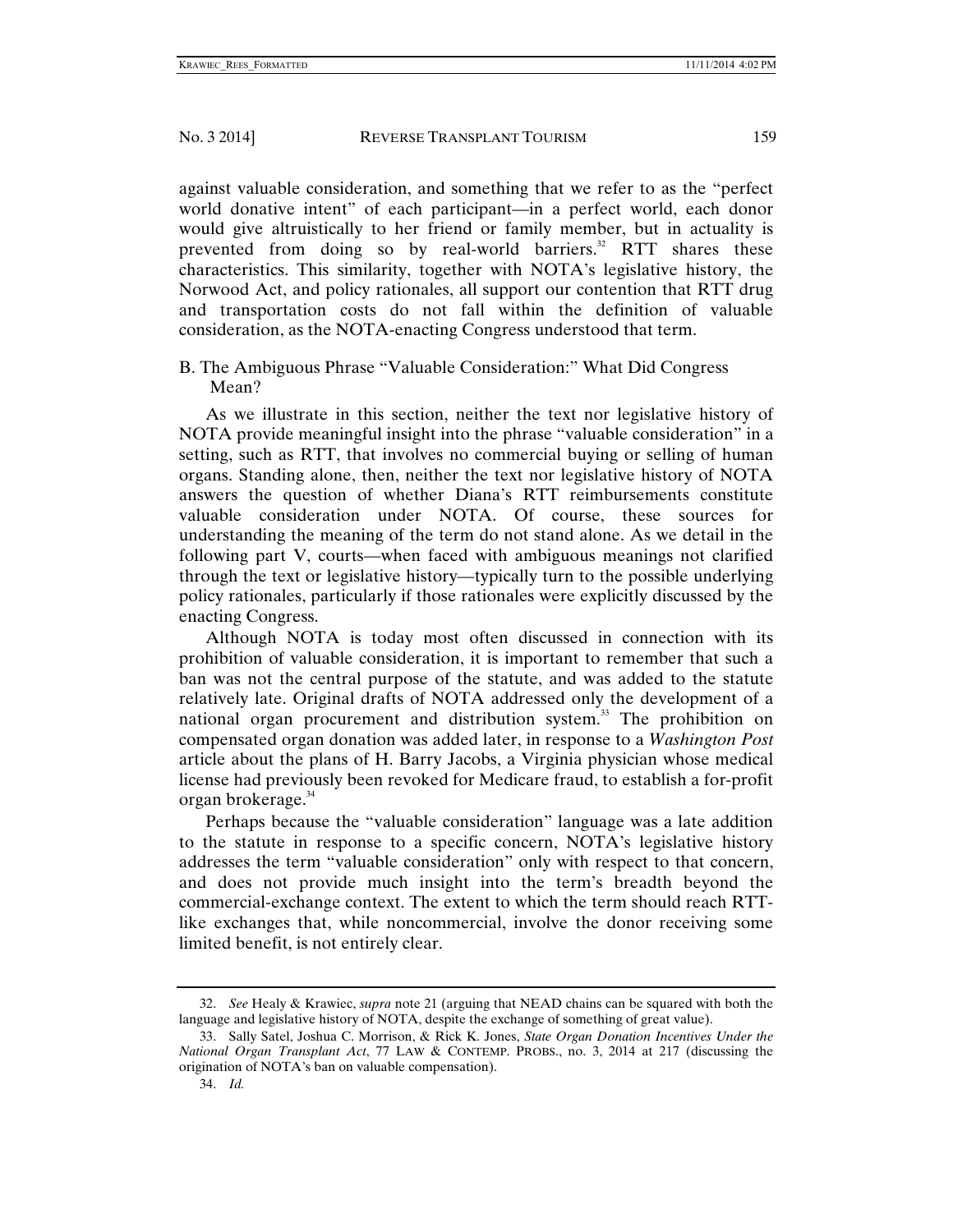Most analyses of the term "valuable consideration"—including an influential Department of Justice memo on the topic—conclude that the phrase has no clear meaning.<sup>35</sup> Although the term "consideration," with origins in the common law of contract, has a fairly well established meaning that clearly encompasses a variety of nonmonetary bargains, the significance (if any) of the additional word "valuable" is much less clear.<sup>36</sup> The phrase is rarely defined, and the meaning, to the extent that one is discernable, appears to have varied across time, place, and setting. $37$  Although some sources treat the two terms as synonymous, other sources (including cases, statutes, and secondary sources) suggest that the word "valuable" denotes a financial or pecuniary gain. $38$ 

Other elements of NOTA and its legislative history reinforce the notion that Congress undoubtedly meant to prohibit the commercial, for-profit buying and selling of human organs for transplantation. The extent to which the NOTA congress intended to reach other exchanges in which the donor receives some benefit, however, is far from clear. For example, the title of section 301, "Prohibition of organ purchases,"<sup>39</sup> suggests a congressional concern with the buying and selling of organs for profit, as do statements in the accompanying Senate and House conference reports.<sup>40</sup> During House hearings on NOTA, the most commonly discussed issues were the need to address the organ shortage through a combination of national coordination and federal financial support and the controversial provision for Medicare coverage of outpatient immunosuppressive drugs.<sup>41</sup> Several House members did mention the section

41. *See generally To Amend the Public Health Service Act to Authorize Financial Assistance for* 

 <sup>35.</sup> *See, e.g.*, Legality of Alternative Organ Donation Practices Under 42 U.S.C. § 274e to Gen. Counsel Dep't of Health and Human Servs., 31 Op. O.L.C. 1, 2 (2007).

 <sup>36.</sup> *Id.*

 <sup>37.</sup> *Id.*

 <sup>38.</sup> *Id.*; *see also* e.g. Prewit v. Wilson, 103 U.S. 22, 24 (1880) ("Marriage is to be ranked among the valuable considerations, yet it is distinguishable from most of these in not being reducible to a value which can be expressed in dollars and cents." (quoting 1 JOEL PRENTISS BISHOP, COMMENTARIES ON THE LAW OF MARRIED WOMEN: UNDER THE STATUTES OF THE SEVERAL STATES, AND AT COMMON LAW AND IN EQUITY § 776 (Boston, Little, Brown & Company 1878) (variation in original) (internal quotation marks omitted)). Contemporaneous state laws also define "valuable consideration" as involving financial gain. *See, e.g.*, CAL. PENAL CODE § 367f(a), (c)(2) (West 2010) (prohibiting the transfer of any human organ for valuable consideration, then defining valuable consideration as "financial gain or advantage."). Stephen J. Choi, G. Mitu Gulati, and Eric A. Posner assume that "valuable consideration" has the same meaning as "consideration" under contract law, but conclude that some altruistically motivated exchanges, including NEAD chains, operate under a legal fiction that treats certain exchanges for value, when undertaken for altruistic purposes, as gifts. Stephen J. Choi, Mitu Gulati & Eric A. Posner, *Altruism Exchanges and the Kidney Shortage*, 77 LAW & CONTEMP. PROBS., no. 3, 2014 at 289. We believe that RTT passes muster as such a legal fiction. *See infra* notes 71–73 and accompanying text (distinguishing RTT from the "altruism exchanges" proposed by Choi, et. al., which the authors conclude would require an amendment to NOTA).

 <sup>39. 42</sup> U.S.C. § 274e (2006 & Supp. IV 2011).

 <sup>40.</sup> S. REP. NO. 98-382, at 2–4 (1984), *reprinted in* 1984 U.S.C.C.A.N. 3975, 3976–78 (stating that NOTA "[p]rohibits the interstate buying and selling of human organs for transplantation" and "is directed at preventing the for-profit marketing of kidneys and other organs"); H.R. REP. NO. 98-1127, at 16 (1984) (Conf. Rep.), *reprinted in* 1984 U.S.C.C.A.N. 3989, 3992 ("This Title intends to make the buying and selling of human organs unlawful.").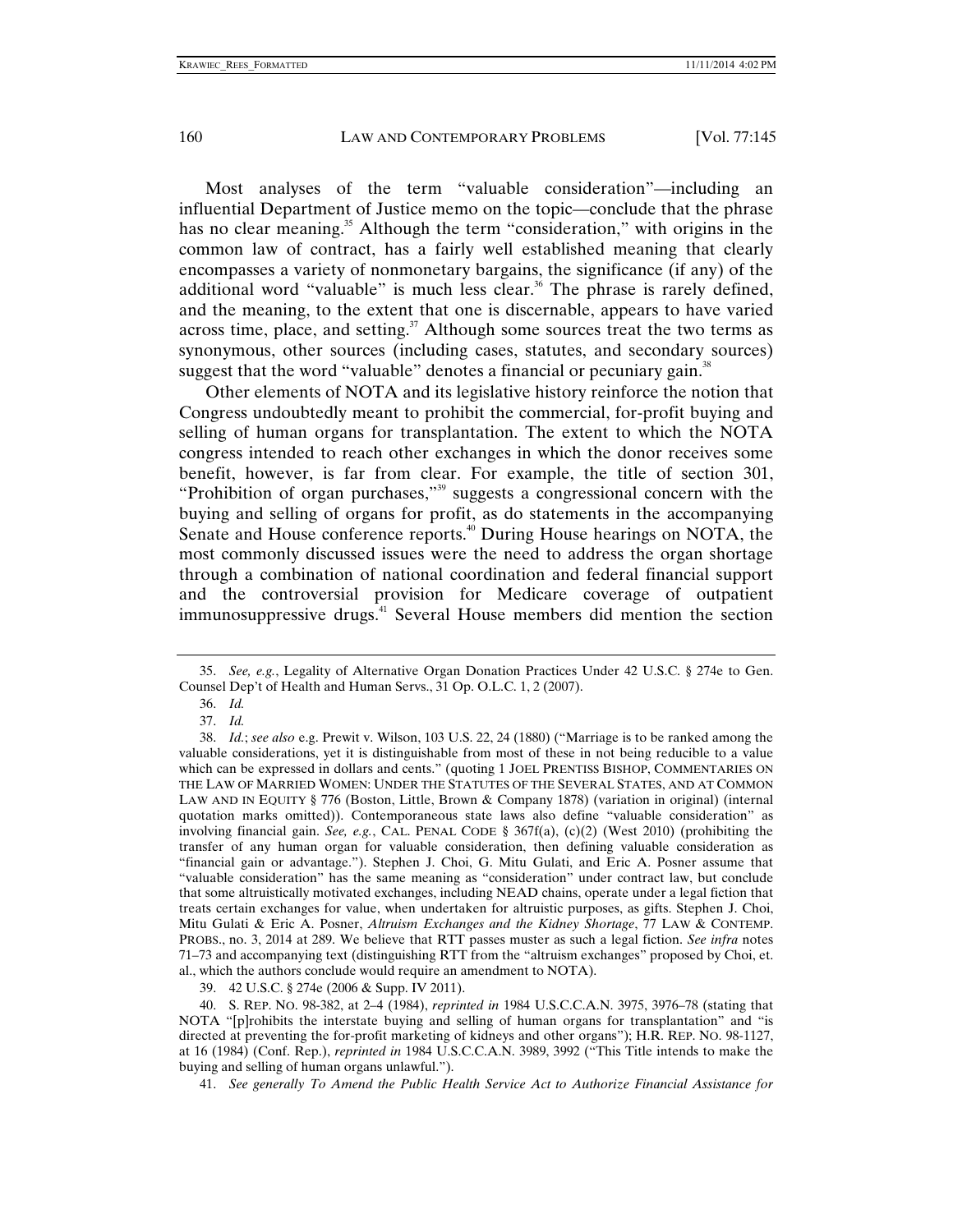301 prohibition against valuable consideration in exchange for human organs, sometimes with a specific allusion to the Jacobs venture, but without elaborating on the meaning of the term "valuable consideration" beyond commercial buying and selling. For example, California Representative Henry A. Waxman stated,

In recent months, proposals have been made to encourage otherwise healthy individuals *to sell* one of their kidneys in exchange for *payments ranging from \$6,000 to \$50,000.* If these *commercial ventures* were allowed to proceed, I believe our efforts to promote voluntary organ donations would collapse, and health risks to transplant patients would greatly increase.<sup>42</sup>

Several other House-member statements clearly condemn the buying and selling of organs, but fail to mention NOTA's possible application to the type of nonpecuniary benefits contemplated by RTT.<sup>43</sup>

Even the most specific references to the section 301 ban tend to address the meaning and scope of other section 301 terms, and not the meaning of "valuable consideration." The most detailed discussions of section 301 terminology, for example, address clarifications or expansions of the definition of "reasonable expenses" and arguments to exclude blood, blood products, and other items from the definition of "organ."44

In 1983, after NOTA had been introduced in both the House and Senate, but before the statute's passage, the Senate Committee on Labor and Human Resources held hearings on organ transplantation.<sup>45</sup> As in the House, references to the Jacobs proposal by several senators were accompanied by condemnations of the buying and selling of organs.<sup>46</sup> Also like the House discussions, there was

*Organ Procurement Organizations, and for Other Purposes: Hearing on H.R. 4080 Before the Subcomm. on Health of the H. Comm. on Ways & Means*, 98th Cong. (1984) [hereinafter *Hearing on Financial Assistance for Organ Procurement Organizations*].

 42. *Id.* at 26 (statement of Rep. Waxman, Chairman, S. Comm. on Health & the Environment, Comm. on Energy & Commerce) (emphasis added).

 43. *Id.* at 31 (statement of Rep. Madigan) ("I wholeheartedly agree that the buying of human organs should be made illegal."); *id.* at 34 (statement of Rep. Moore) ("I also agree with the comment that Mr. Waxman made in his testimony that we ought to prohibit the sale of organs.").

 44. *Id.* at 34 (statement of Rep. Gore) ("[W]e are changing the bill to change the definition of 'valuable consideration,' so that it does not include the reasonable costs associated with removal, processing, preservation, quality control procedures, storage, and transportation."); *id.* at 36 (statement of Rep. Gore) (noting that "[w]e are going to specifically exclude corneas" from the definition of "organ"); *id.* at 131 (statement of Robert E. Stevenson, Ph.D., Chairman, Standards Comm., Am. Ass'n of Tissue Banks) (noting that although the then current draft excluded "the 'reasonable costs associated with removal, storage and transportation' the bill fails to consider the reasonable costs of quality control, processing, and preservation which are equally essential to high quality organ and tissue transplantation"); *id.* at 116 (statement of James E. Davis, M.D., Am. Med. Ass'n) (urging the exclusion of blood and blood products from the ban on organ sales); *id.* at 170 (statement of Mary Jane O'Neill, Exec. Dir., The Eye-Bank for Sight Restoration, Inc.) (urging the inclusion of "processing, preservation and quality control procedures among the reasonable costs not included in the term 'valuable consideration'").

 45. *Examination of the Problems Involved in Obtaining Organs for Transplant Surgery: Hearing Before the S. Comm. on Labor and Human Resources*, 98th Cong. (1983) [hereinafter *Hearing on Problems in Obtaining Organs*].

 46. *Id.* at 13 (statement of Sen. Quayle) (referencing "the [*Washington Post*] article about the Virginia physician who has written the FDA seeking a license to import organs" and condemning such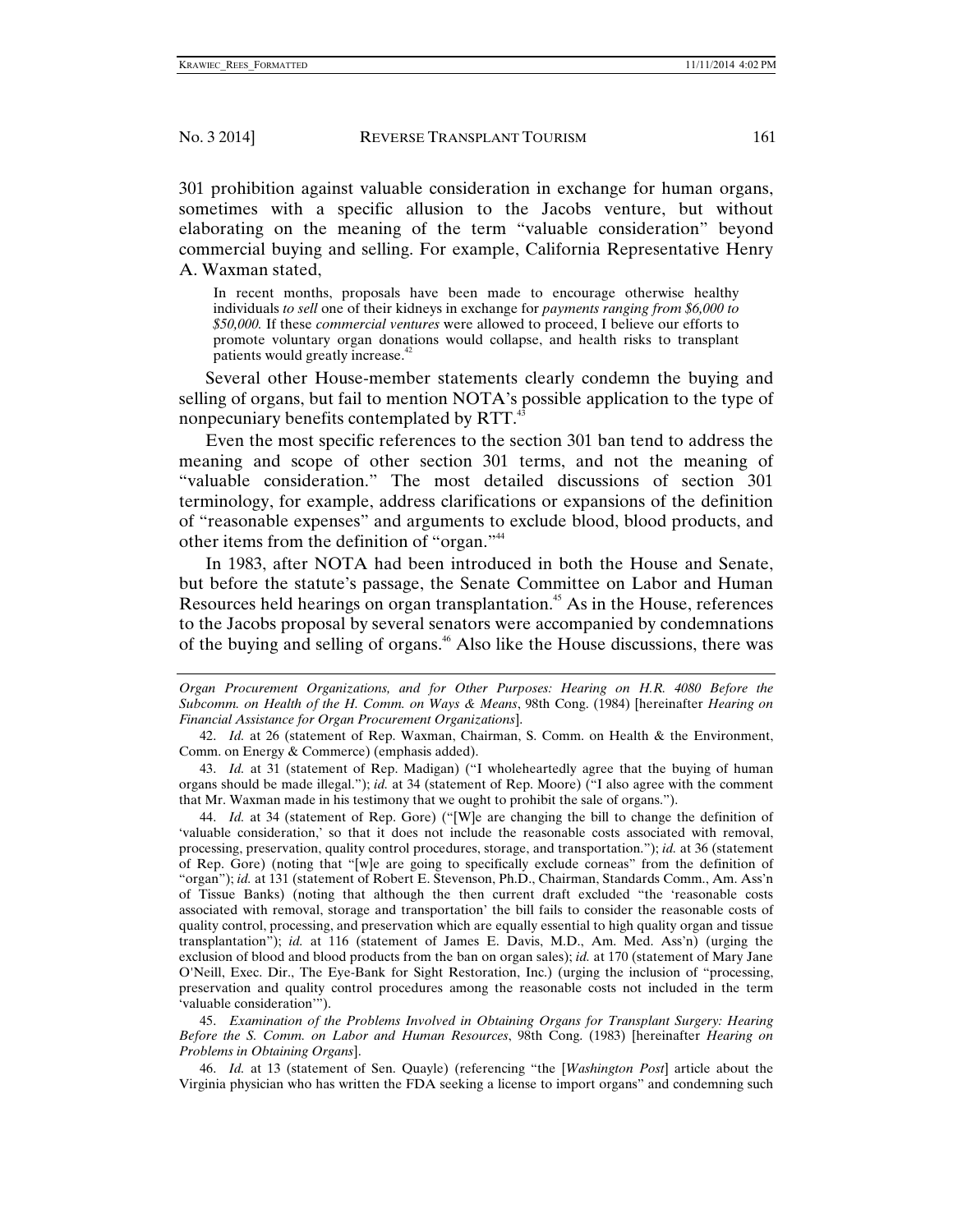some dialogue on the term "reasonable expenses." For example, witnesses expressed concern that "reasonable expenses" must include out-of-pocket expenses associated with organ donation, such as travel, lost wages, and the like, lest the statute operate as a deterrent to organ donation, rather than an encouragement.<sup>47</sup> But, as in the House, a careful reading of the Senate history of NOTA suggests that Congress paid little, if any, attention to the possible meanings of and ambiguities in the phrase "valuable consideration."

In sum, a vast academic literature addresses valuable consideration under NOTA.<sup>48</sup> Concerns about running afoul of the provision have halted state programs, such as Pennsylvania's planned pilot program to reimburse funeral expenses, and have caused uncertainty about the validity of specific practices, such as kidney swaps.<sup>49</sup> Commentators debate the meaning of the term and what Congress must have intended with this ambiguous language.<sup>50</sup>

But our analysis suggests that Congress, in passing NOTA, only considered the term "valuable consideration" in the context of a very specific and immediately salient threat involving for-profit, commercial exchanges. Attempts to divine NOTA's intended scope from the statute's legislative history are, thus, of limited use. Congress provided almost no guidance on the meaning of the term beyond the obvious threat of buying, selling, and for-profit commerce in human organs and failed to outline the extent to which NOTA reaches other exchanges—like RTT—in which the donor receives some nonpecuniary value.

### C. From NOTA to the Norwood Act

Between the passage of NOTA in 1984 and the Norwood Act in 2007, Congress had several occasions to clarify, expand, or otherwise alter the ban against valuable consideration in exchange for human organs and failed to do so. For example, bills were introduced or considered that would have allowed tax credits, honorific awards, and the provision of insurance policies as incentives for organ donation.<sup>51</sup> None of these bills passed, however, and

methods); *id.* at 135 (statement of Sen. Metzenbaum) (referencing the organ-brokerage proposal of a "Virginia physician").

 <sup>47.</sup> *See, e.g.*, *id.* at 250 (statement of Carol G. Bluemle) ("To send or threaten to send donors to prison for receiving reimbursement for out-of-pocket expenses would decrease the total pool of available kidneys.").

 <sup>48.</sup> Jed Adam Gross, *E Pluribus UNOS: The National Organ Transplant Act and Its Postoperative Complications*, 8 YALE J. HEALTH POL'Y L. & ETHICS 145, 148 (2013) (finding that the vast majority of articles on NOTA address the section 301 ban against valuable consideration).

 <sup>49.</sup> Sally Satel et al., *supra* note 33; *see infra* text accompanying note 53 (discussing the uncertainty surrounding kidney swaps).

 <sup>50.</sup> *See, e.g.*, R. S. Gaston et al., *Limiting Financial Disincentives in Live Organ Donation: A Rational Solution to the Kidney Shortage*, 6 AM. J. TRANSPLANTATION 2548 (2006) (proposing a compensation scheme for organ donors and defending its legality under NOTA).

 <sup>51.</sup> Rick K. Jones et al., *supra* note 33 (detailing these bills and the surrounding debates); Erin D. Williams et al., *Living Organ Donation and Valuable Consideration, Congressional Research Service* CRS-3 (2010) (detailing bills designed to incentivize organ donation).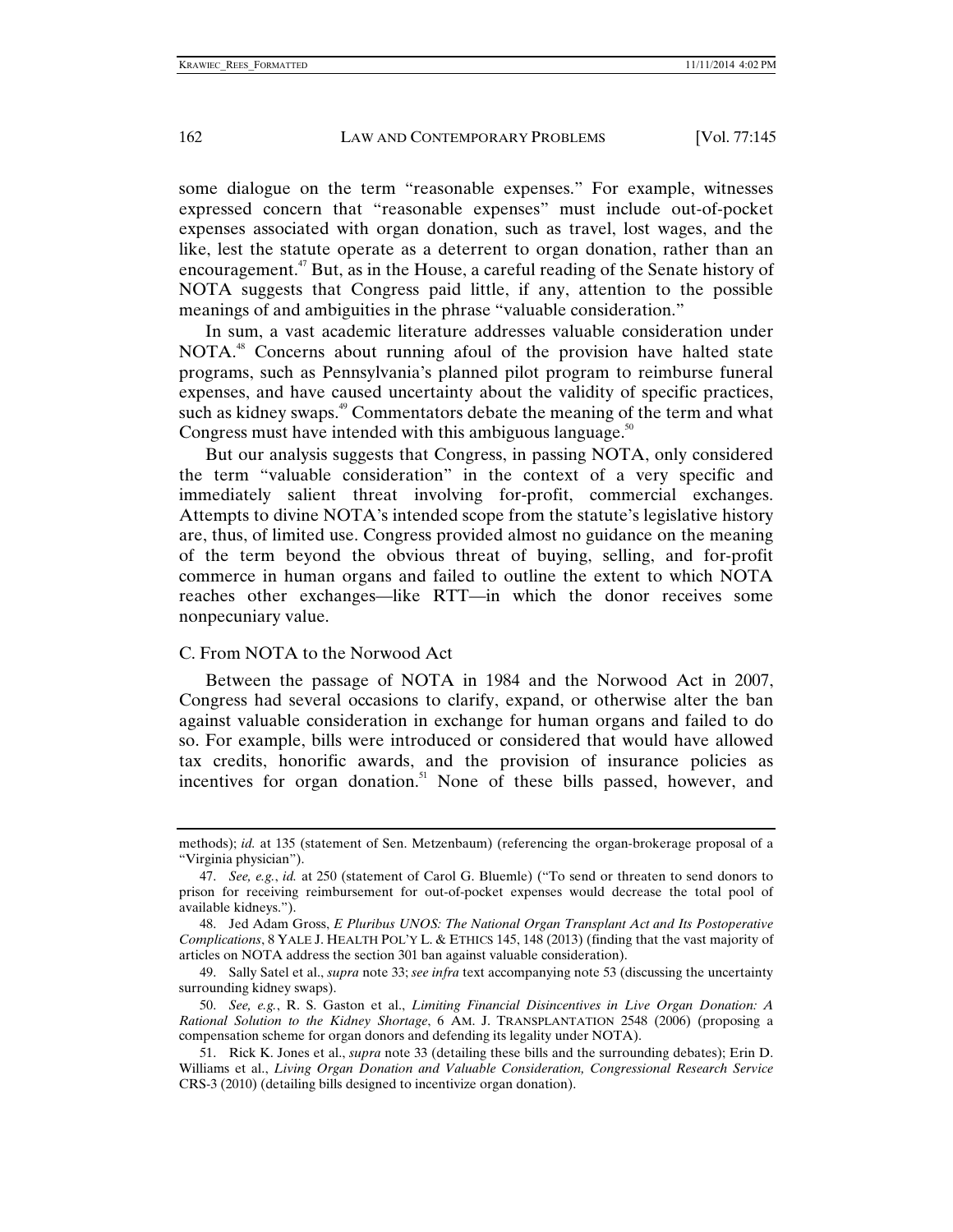NOTA's original language banning valuable consideration remained unchanged. $52$ 

However, in 2007, Congress revisited the term "valuable consideration" when passing the Norwood Act. Prior to 2007, some organ-procurement organizations, other nonprofit organizations, and individual transplant programs had implemented KPD programs. Due to an interpretation by the Department of Health and Human Services that KPD may violate NOTA, however, many hospitals and the United Network for Organ Sharing (UNOS) were reluctant to perform paired donations, for fear of violating NOTA.<sup>53</sup>

In the course of enacting the Norwood Act, many congressional members made claims regarding the intent of the NOTA-enacting Congress with respect to the phrase "valuable consideration," reiterating the enacting Congress's refrain that the statute was intended to prohibit the buying and selling of transplantable organs. We do not reference that discussion to suggest that these remarks have any direct bearing on the term's meaning—most legal scholars conclude that they do not.<sup>54</sup> Nonetheless, we believe that, due to the similarities between KPD and RTT, the Norwood Act's legislative history will be reviewed by courts and commentators considering the legality of RTT for possible insights into the policy rationales underpinning permitted transactions that involve the exchange of nonpecuniary benefits.<sup>55</sup>

Representative Inslee stated on the House floor when introducing the Norwood Act, "I believe it is imperative that *we make it clear that there is no intent by Congress to bar [KPD]*. It is my hope that the Senate will act quickly on this. Simply put, we want this legislation to save lives immediately."<sup>56</sup> Similarly, Representative Dingell insisted that "[t]he [valuable consideration] clause was intended to outlaw the buying or selling of transplantable human

 <sup>52.</sup> Although these failed congressional efforts thus did nothing to clarify or alter the meaning of the term "valuable consideration" as used in NOTA, we reference the debates surrounding these potential changes in part V, in which we analyze the possible federal concerns underlying NOTA.

 <sup>53. 153</sup> CONG. REC. 5439 (2007) (statement of Rep. Dingell); *id.* at 5439–40 (statement of Rep. Gingrey).

 <sup>54.</sup> Many commentators and jurists contend that subsequent legislative history of this sort should have no relevance in statutory interpretation, *see, e.g.*, Richard A. Posner, *Statutory Interpretation—in the Classroom and in the Courtroom*, 50 U. CHI. L. REV. 800, 809–10 (1983) (arguing that courts should ignore subsequent legislative history), and black-letter statements of the law typically emphasize subsequent legislative history's inferior role, *see, e.g.*, Se. Cmty. Coll. v. Davis, 442 U.S. 397, 411 n.11 (1979) ("[I]solated statements by individual Members of Congress or its committees, all made after the enactment of the statute under consideration, cannot substitute for a clear expression of legislative intent at the time of enactment.").

 <sup>55.</sup> Subsequent legislative history may provide insight on the probability of being overruled through subsequent legislative action and in assessing current societal norms, both of which are important to courts. *See, e.g.*, Lee Epstein & Jack Knight, *Mapping Out the Strategic Terrain: The Informational Role of Amici Curiae*, *in* SUPREME COURT DECISION-MAKING 215, 217–18, 225–26 (Cornell W. Clayton & Howard Gillman eds., 1999) (arguing that the probability of legislative override is relevant to courts and that they glean information about this probability from many sources, including the current positions of legislators); Daniel A. Farber & Philip P. Frickey, *Legislative Intent and Public Choice*, 74 VA. L. REV. 423, 467–68 (1988).

 <sup>56. 153</sup> CONG. REC. 5437 (2007) (statement of Rep. Inslee) (emphasis added).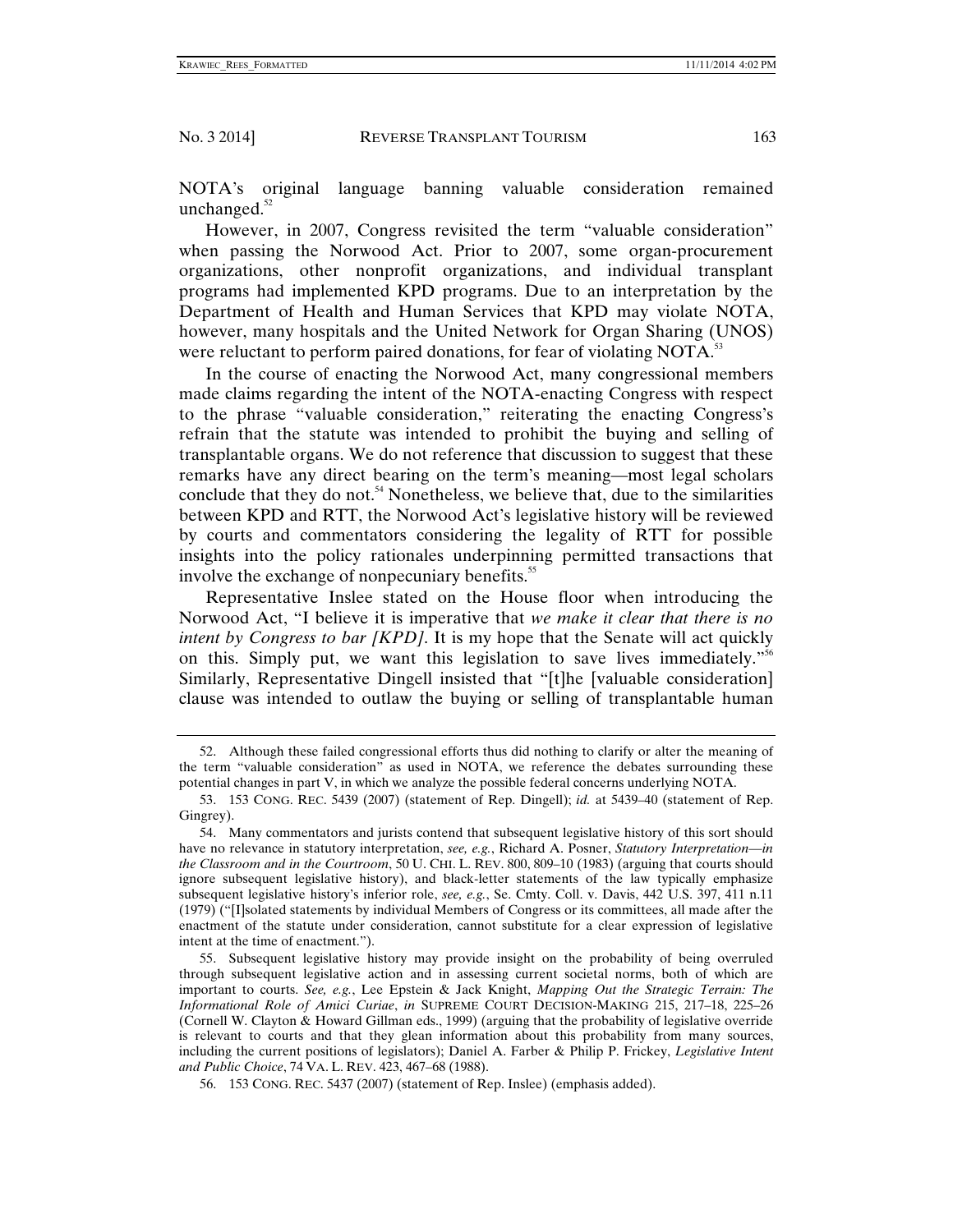organs."57 Said Representative Linder: "The valuable consideration clause has a noble purpose, which is to keep people from buying and selling human organs. . . . Let me be clear: paired-organ donation does not constitute the buying or selling of organs."<sup>58</sup>

Some House members made reference to the fact that the Norwood Act would "clarify" that NOTA's ban on valuable consideration did not prohibit KPD, suggesting that the statute was never intended to ban such behavior.<sup>59</sup> Charlie Norwood himself was even more explicit in a statement read into the record (he had died just a month earlier from lung cancer that spread to his liver, despite a successful lung transplant): $60$ 

For years, people missed or were delayed in an opportunity to have a life-saving kidney transplant simply because a member of the executive branch couldn't grasp the true intent of the National Organ Transplant Act's valuable consideration clause. The valuable consideration clause was meant to outlaw the buying and selling of organs, which everyone agrees is proper. . . .

 Now, I'm just an old country dentist, but isn't this just common sense? I want to give to someone, but I'm not compatible, but I can give to another patient. Their willing, yet also incompatible, friend can give to my loved one. As a result, two people live; two more slots are opened on the list for even more transplants to take place. Common sense, Mr. Speaker.

 However, instead of every single transplant center undertaking this commonsense approach, some folks were denied the chance to be cross-matched and, instead, their loved one suffered and even died while awaiting a transplant.<sup>61</sup>

The Senate record expresses similar sentiments. For example, Senator Levin, when introducing the Norwood Act legislation in the Senate, said,

This legislation is necessary because the National Organ Transplant Act, NOTA, which contains a prohibition intended by Congress to preclude purchasing organs, is unintentionally impeding the facilitation of matching incompatible pairs, as just described.... That section has been interpreted by a number of transplant centers to prohibit such donations. . . . Congress surely never intended that the living donation arrangements that permit paired donation be impeded by NOTA. Our bill simply makes that clear. $\degree$ 

In sum, the Norwood Act's legislative history does nothing to alter our conclusion in part IV.B that the NOTA Congress paid little attention to the possible meanings of the phrase "valuable consideration" beyond the immediately salient threat of for-profit organ brokerage. If anything, the

 <sup>57.</sup> *Id.* at 5439 (statement of Rep. Dingell).

 <sup>58.</sup> *Id.* at 5440 (statement of Rep. Linder).

 <sup>59.</sup> *Id.* at 5437 (statement of Rep. Barton) ("The legislation before us today clarifies the ability to perform paired transplantations through the National Organ Transplant Act, or NOTA. This legislation clarifies that paired donations are not considered a valuable consideration."); *id.* at 5440 (statement of Rep. Gingrey) ("H.R. 710 would clarify in statute that this type of paired living kidney donation would be allowed under Federal law.").

 <sup>60.</sup> John A. Schall, *Congress Passes Legislation on Paired Kidney Donation*, AM. ASS'N KIDNEY PATIENTS, https://www.aakp.org/advocacy/public-policy/item/congress-passes-legislation-on-pairedkidney-donation.html (last visited Sep. 28, 2014).

 <sup>61. 153</sup> CONG. REC. 5438 (2007) (statement of Rep. Norwood).

 <sup>62. 153</sup> CONG. REC. 33,289 (2007) (statement of Sen. Levin); 153 CONG. REC. 18,209 (2007) (statement of Sen. Levin) (nearly identical to the formerly cited one).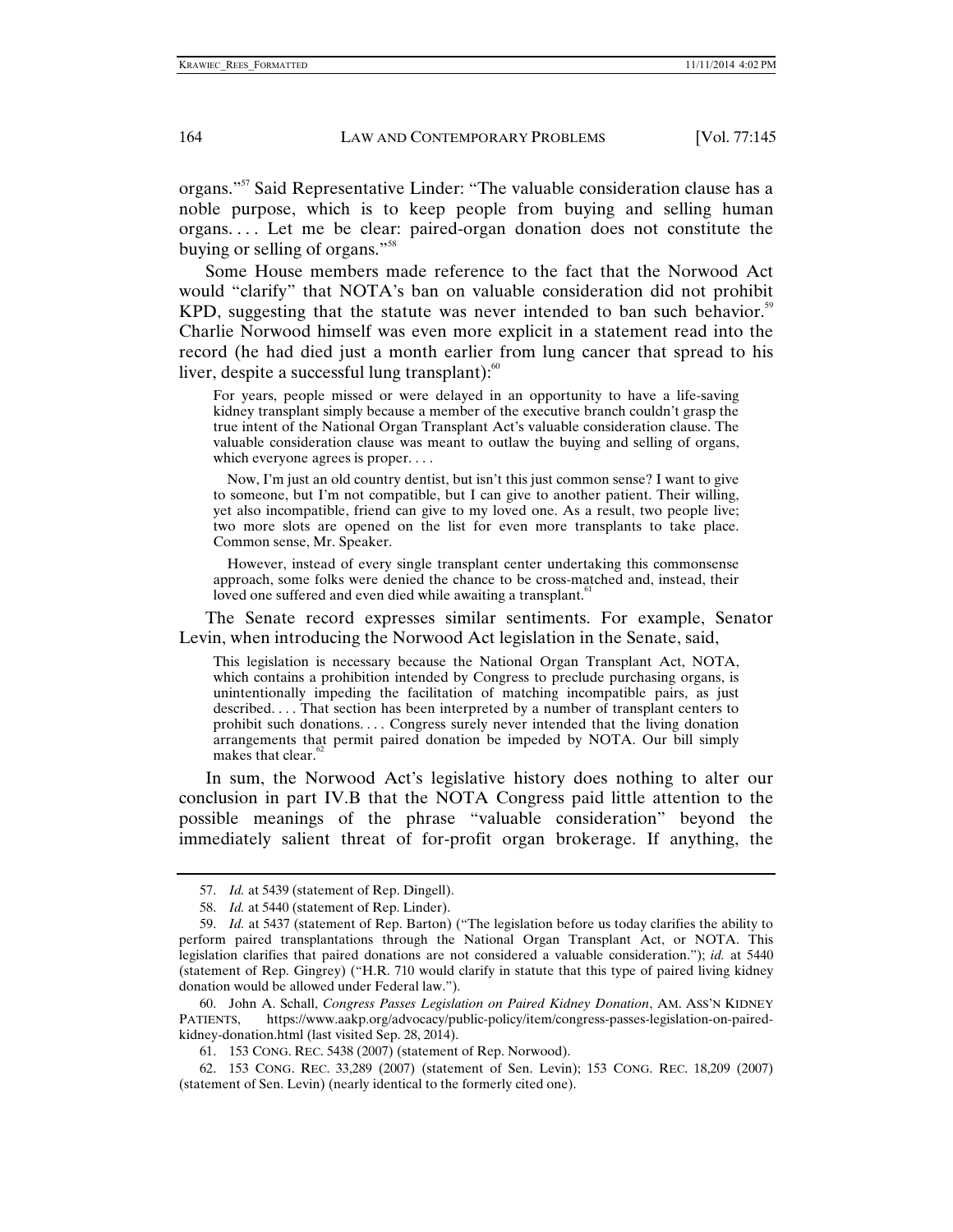Norwood Act legislative history suggests that the Norwood Act was intended as a safe harbor from NOTA for risk-averse transplant centers and that NOTA does not speak to the type of altruistic exchange contemplated by RTT at all, though we hesitate to read too much into that conclusion. As already noted, the dominant view among scholars and jurists is that subsequent legislative history is, if not wholly irrelevant in determining a statute's meaning, at least of secondary importance as compared to the original text and contemporaneous legislative history. Many scholars have argued that subsequent legislative history is, nonetheless, relevant to courts, and for that reason, we review the Norwood Act legislative history here. This relevance arises not because courts use such history to determine what the enacting Congress meant, but because courts have a natural aversion to being overridden and are often interpreting vague language by reference to contemporary social norms and standards. Considered together with the text and legislative history of NOTA, we find no indication that Congress contemplated exchanges such as RTT when enacting NOTA (or, for that matter, when passing Norwood), and we proceed to the policy rationales underlying the ban for greater insight into Congress's likely intent.

#### V

#### POLICY RATIONALES

Even if Congress did not clearly specify the intended scope of NOTA's prohibition against valuable consideration in exchange for human organs, commentators have asserted a variety of public policy concerns that justify the ban, many of which appear to resonate with at least some members of the NOTA-enacting Congress and later Congresses. In this part, we analyze those public policy concerns and demonstrate that RTT does not run afoul of any of them. In fact, RTT actually minimizes some of those concerns better than existing transplant practices do.

When considering the extent to which RTT withstands common objections to inducements, it is important to remember one important difference between RTT and other inducement schemes that might qualify as valuable consideration under NOTA: RTT does not provide an inducement to donate an organ. Rather, RTT provides an inducement for someone who, in a perfect world free of financial and immunological barriers, would altruistically donate an organ to a friend or family member, to instead donate that same organ to someone else. Once this is recognized, it becomes clear how and why RTT does not run afoul of standard objections to inducements to donate.

To illustrate, recall that Carlos is willing to altruistically donate his kidney to Diana. However, because Carlos and Diana are poor and the Mexican public health care system does not provide immunosuppression to transplant patients, Carlos's donation to Diana would be pointless—in the absence of immunosuppression, her body would reject the kidney and the transplant would fail. Thus, Carlos is not a person uninterested in or ambivalent about organ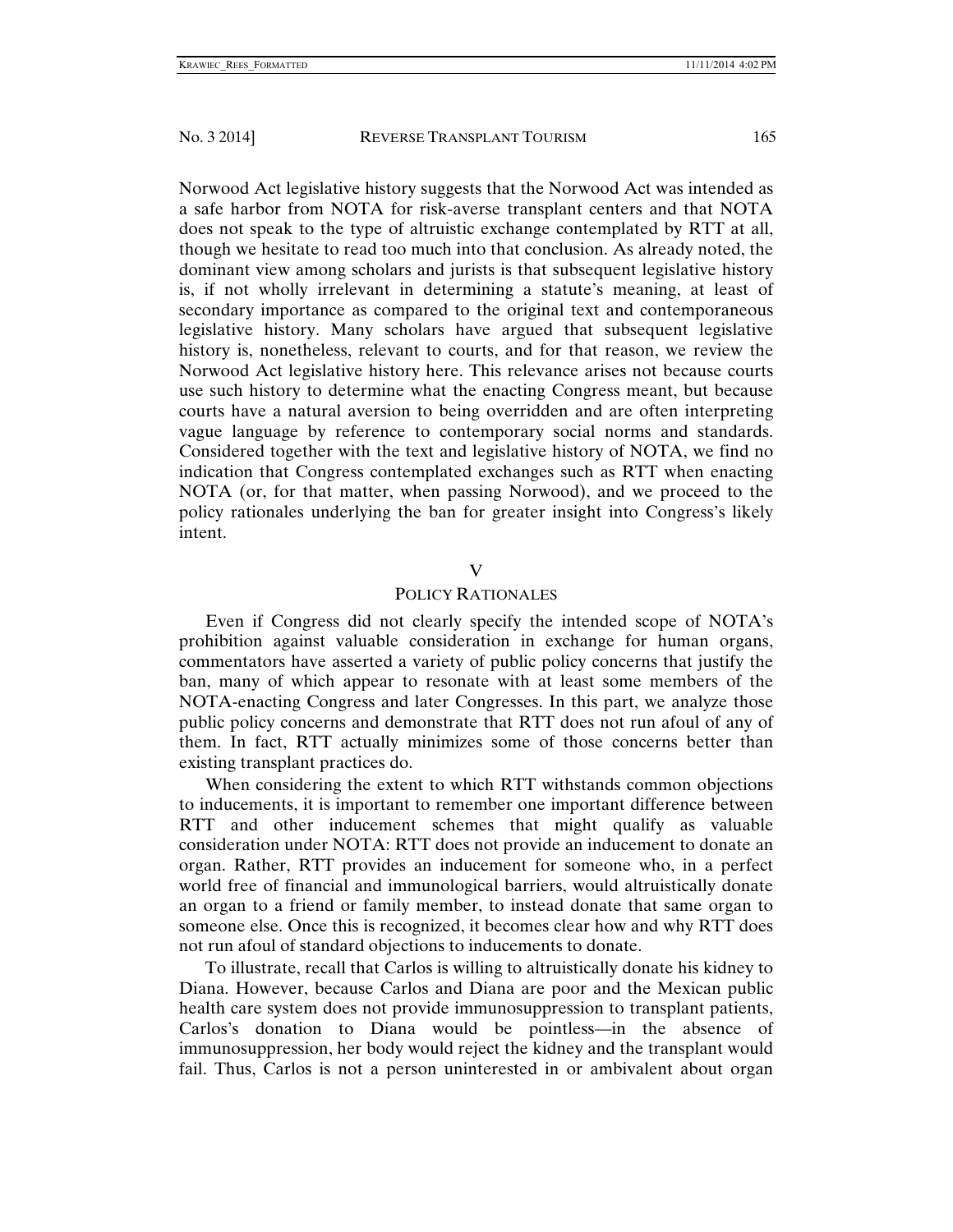donation who has been induced to donate through the lure of compensation. Rather, Carlos is a person with perfect-world donative intent. RTT merely ensures that Carlos's donation results in a successful transplant to Diana, while at the same time helping an immunologically incompatible American pair through a kidney swap.

#### A. Equality of Access

Many objections to the exchange of valuable consideration for organs rest on concerns about unequal access. Some commentators worry, for example, that in a system that permits valuable consideration, only the rich will have access to organs.<sup>63</sup> Access concerns are evident in congressional deliberations on organ donation and appear to animate at least some objections to the exchange of valuable consideration for transplantable organs.<sup>64</sup> Although others dispute the contention that inducements to donate would necessarily disadvantage the poor, arguing that access issues are easily addressed through a variety of mechanisms, we need not engage that debate here because RTT easily withstands this objection. $65$  RTT is specifically designed to provide transplant access to the poor by providing them with necessary immunosuppression that they could not otherwise afford. In terms of access, therefore, RTT improves upon the status quo.

#### B. Coercion and Exploitation

One set of concerns frequently expressed with transplant tourism (or, indeed, inducements to the poor more generally) relates to coercion and exploitation, and these concerns are evident in some of the legislative history regarding organ donation.<sup>66</sup> Concern over coercion normally involves a worry that poor sellers will be forced into selling their organs because they have no

 <sup>63.</sup> Gerald Dworkin, *Markets & Morals: The Case for Organ Sales*, *in* MORALITY, HARM, AND THE LAW 155, 157–58 (Gerald Dworkin ed., 1994).

 <sup>64.</sup> *Hearing on Financial Assistance for Organ Procurement Organizations*, *supra* note 41, at 174; National Organ Transplant Act, Hearing Before The Subcommittee On Health, House of Representatives, Ninety-Eighth Congress Second Session On H.R. 4080, (statement of National Association of Patients on Hemodialysis and Transplantation, Inc.) p. 174 February 9, 1984 ("If purchasing an organ [e]ver became the primary means of obtaining a transplant, those of greater wealth would obviously be at a substantial advantage."); *Hearing on Problems in Obtaining Organs*, *supra* note 45, at 131 (statement of Sen. Howard Metzenbaum) (expressing concern regarding organ markets that "if you had enough money you could . . . see to it that you got an organ."); *id.* at 212 (testimony of Gary B. Friedliaenidere M.D., President (Interim), American Council on Transplantation) ("It would be unconscionable to create a system by which only the most wealthy would benefit.").

 <sup>65.</sup> *See, e.g.*, T. Randolph Beard & Jim Leitzel, *Designing a Compensated–Kidney Donation System*, 77 LAW & CONTEMP. PROBS., no. 3, 2014 at 253.

 <sup>66.</sup> In 2003, Congress declined to allow incentives for donation of cadaveric organs based on a concern that such a program would "unduly put pressure on low-income individuals." *Assessing Initiatives to Increase Organ Donations*: *Hearing Before the Subcomm. on Oversight & Investigations of the H. Comm. on Energy and Commerce*, 108th Cong. 4 (2003). Congress was particularly concerned with "exploit[ing] vulnerable members of society." *Id.* at 64.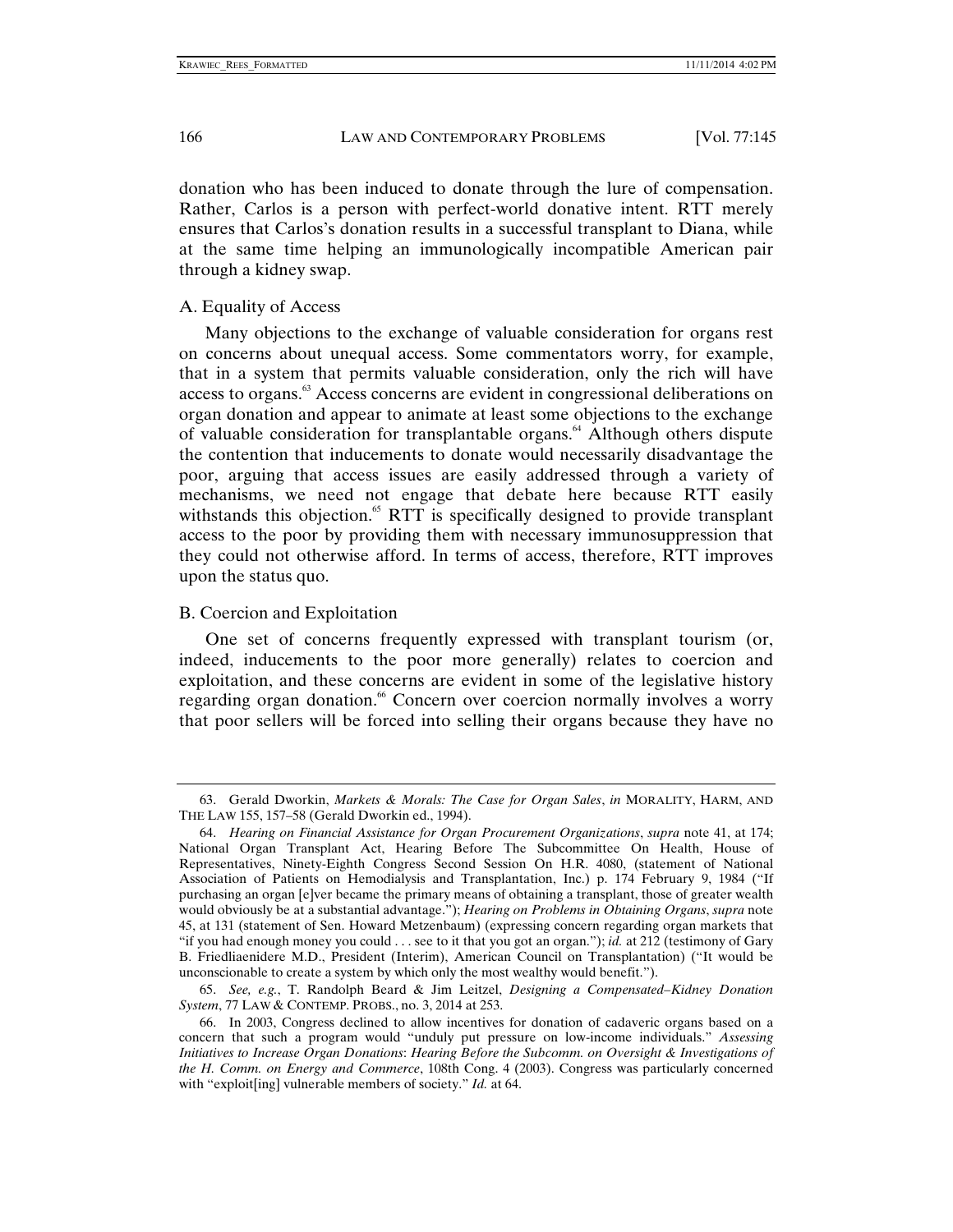reasonable alternative.<sup> $\sigma$ </sup> Critics concerned about exploitation generally envision a bad bargain for or unfair advantage over the weaker party to the transaction, which, in this case, is the poor Mexican pair of Carlos and Diana.

Dealing with exploitation first, it is difficult to see how RTT could be considered exploitative of Carlos and Diana. Neither Diana nor Carlos receive a bad bargain in the transaction relative to either the other pair (Amanda and Bob) or to their respective outcomes in the absence of an RTT swap. In the absence of a swap, Carlos could donate his kidney, but Diana's body would reject the kidney for lack of immunosuppression and the transplant would fail. With the RTT swap, Diana receives the immunosuppression she needs for the transplant to succeed. In both cases, Carlos is left with only one kidney. But with RTT, Diana has the chance of a successful transplant, which is a better state of affairs for both Carlos and Diana.

Similarly, RTT does not appear to coerce Carlos. This is not a case, such as those often invoked in arguments against inducements to donate, in which a poor person sells her organ in order to provide food or shelter for her family or to escape bonded labor.<sup>68</sup> Although one could question whether even these examples are, in fact, coercive, we need not do so here. Rather, we emphasize again Carlos's perfect-world donative intent, which is thwarted only by his poverty and Diana's lack of access to immunosuppression. The donation is not motivated by the RTT scheme, but only facilitated by it.

To the extent that any lingering concerns regarding the informed or voluntary nature of the Carlos–Diana choice remain, they are addressable through existing safeguards employed in the United States to ensure informed consent and voluntariness among organ donors. In fact, meeting these safeguards would be a prerequisite for any RTT program. Recall that Carlos would travel to the United States for his nephrectomy—thus, Carlos's screening for donor eligibility would be the same as that performed for swap participants in the United States.

#### C. Commodification

Also sometimes labeled corruption or alienation, this objection (or, more accurately, collection of objections) to inducements relates to the purported degrading effect of market exchange on certain items or activities.<sup>69</sup> In the case of inducements for organs, the specific objection is normally that allowing valuable consideration in exchange for organs devalues humanity by treating

 <sup>67.</sup> *See* I. Glenn Cohen, *Regulating the Organ Market: Normative Foundations for Market Regulation*, 77 LAW & CONTEMP. PROBS., no. 3, 2014 at 71 (providing more formal definitions of various strands of the coercion, exploitation, and justified paternalism concerns, with illustrative examples).

 <sup>68.</sup> *See id.* (providing these and other examples).

 <sup>69.</sup> *See, e.g.*, Elizabeth Anderson, VALUE IN ETHICS AND ECONOMICS, at xii–xiii (1993) (discussing commodification); Dworkin, *supra* note 63, at 159 (referring to commodification as "a large class of arguments" that are "diverse in character").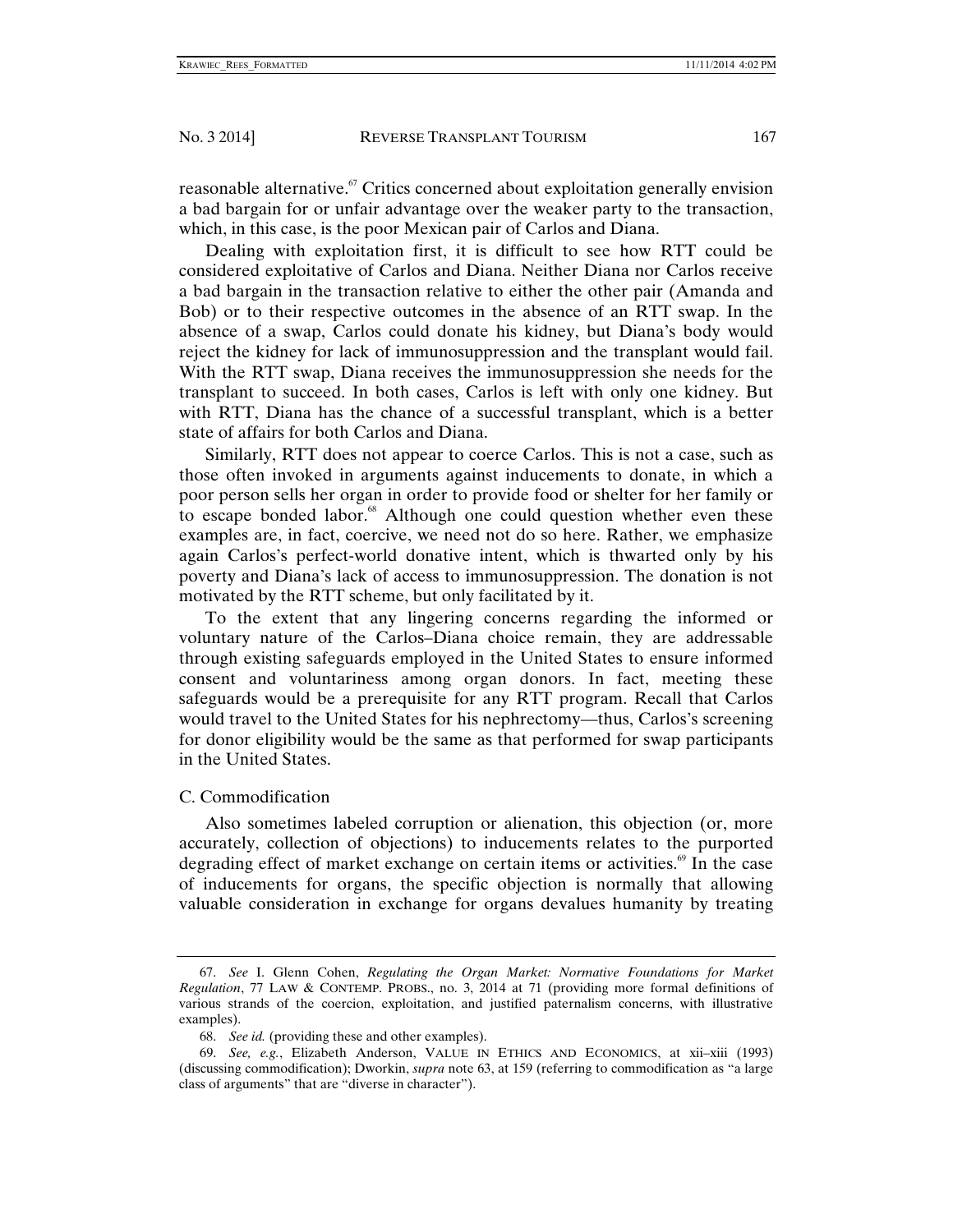the human body and its parts as mere commodities.<sup>70</sup>

It can be hard to refute an objection as inchoate as commodification, but RTT does not seem to implicate the concerns most critics have in mind with this objection. Carlos does not "sell" his organ or value it like cash or its equivalents. Rather, Carlos trades one like good—a healthy kidney—in exchange for another healthy kidney. Diana also receives immunosuppression thanks to the RTT exchange, but it is not obvious that this corrupts the exchange, the parties to it, or human beings more generally.

Although congressional members have, at times, expressed concerns that fall within the commodification family, these concerns arose in the context of condemnations of monetary payments in exchange for human organs.<sup> $\pi$ </sup> The text of the statute, legislative history, and animating policy goals discussed throughout this article all suggest that RTT would not be derailed by the courts or Congress because of commodification concerns. Instead, RTT is most similar to KPD, which Congress has already explicitly approved, and AUKPD and NEAD chains, which, although never explicitly permitted by Congress, currently enjoy widespread acceptance.

#### D. Slippery Slopes

A final possible objection to RTT relates not to RTT itself but to its possible effect on the validity of future proposals to increase the organ supply. If the exchange of one kidney for another kidney plus immunosuppression and medically necessary transport is valid under NOTA, then what is to prevent the exchange of a kidney for a kidney plus college tuition for a donor's child—or, for that matter, for a beachfront condominium?

This fear, though understandable, is unwarranted. RTT passes muster under NOTA due to a combination of three unusual characteristics of the exchange: (1) Carlos's perfect-world donative intent, (2) Carlos's altruistic motivation, and (3) the medical necessity of the benefit received in the swap (Diana's immunosuppression and transport). Carlos's perfect-world donative intent—the same donative intent present in KPD, AUKPD, and NEAD chains—has already been discussed at some length. In addition, Carlos's motivation for the exchange is altruistic: He wants to benefit Diana rather than himself. These two factors distinguish RTT from other common proposals to increase the organ supply through inducements, such as financial incentives that accrue directly to the donor.

Finally, the benefit in question—Diana's immunosuppression and clinic travel—is incidental to and medically necessary for the transplant to succeed.<sup>71</sup>

 <sup>70.</sup> MARGARET JANE RADIN, CONTESTED COMMODITIES 125–26 (1996) (discussing organ markets and commodification).

 <sup>71.</sup> We recognize the possibility of some slipperiness in the concepts of "incidental to" and "medically necessary for" the transplant. Conceivably, expenses other than transportation and immunosuppression could be characterized as medically necessary to the success of the transplant.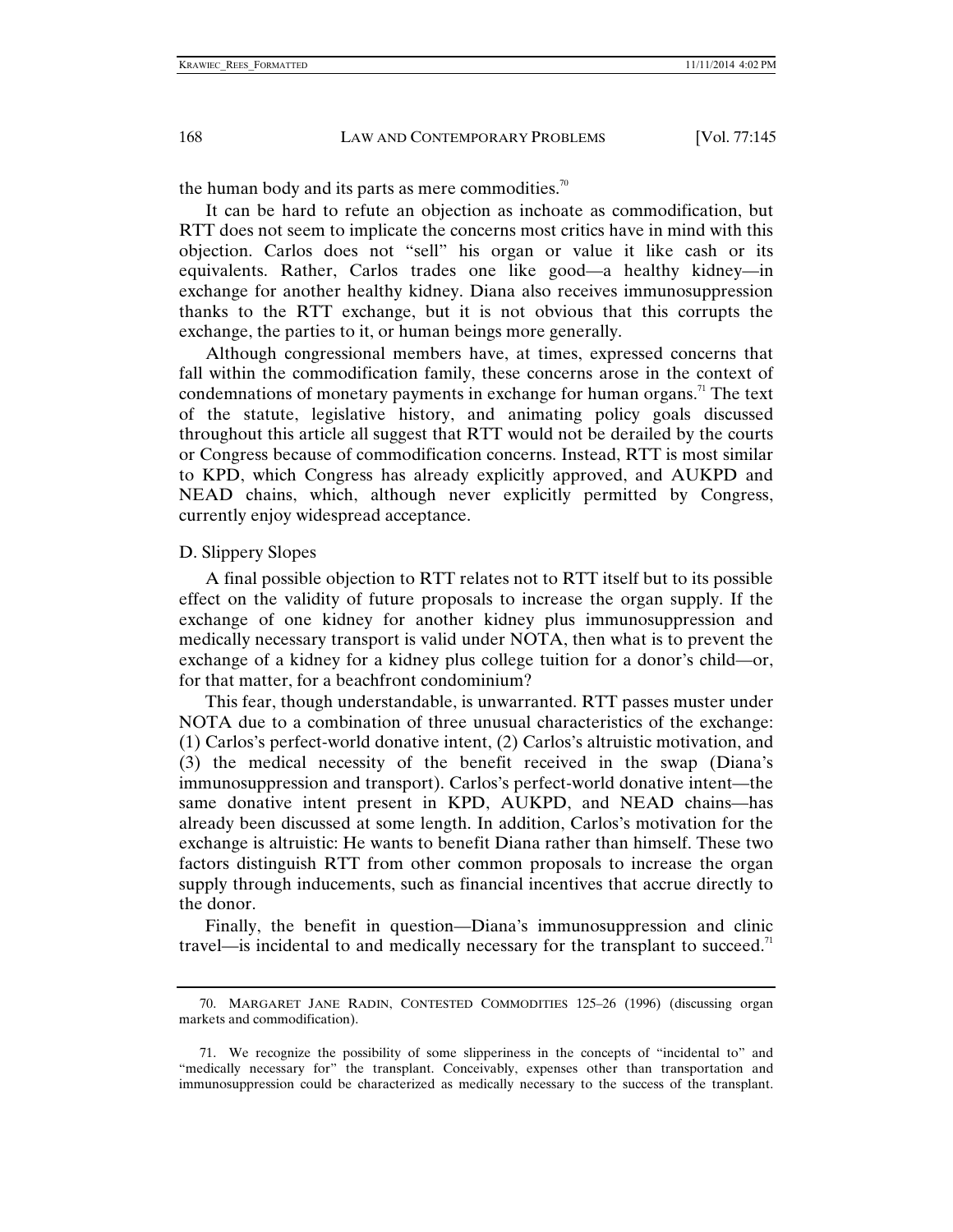In this sense, RTT is more like current exchange practices, such as KPD, AUKPD, and NEAD chains, along with practices explicitly excluded from NOTA, such as reasonable payments to donors incidental to the transplant, including travel, housing, and lost wages.<sup>72</sup> This characteristic distinguishes RTT from other inducement proposals that rely on altruism, such as the altruism exchanges proposed by Stephen J. Choi, G. Mitu Gulati, and Eric A. Posner in this issue of *Law and Contemporary Problems*, which the authors conclude would likely require an amendment to NOTA.<sup>73</sup>

Thus, the text of the statute, legislative history, and animating policy goals discussed throughout this article all suggest that payments for immunosuppression and drug travel—the only component of RTT that could even possibly be construed as valuable consideration—should not be labeled as such.

#### VI

#### BENEFITS OF RTT

Thus far, we have explained why RTT does not run afoul of the language of or public policy animating NOTA. However, RTT has important benefits yet to be discussed. In this part, we detail those benefits.

#### A. Cost Savings to the U.S. Health Care System

Innovation in health care currently focuses on improving the quality of care while reducing the cost. There is perhaps no single disease entity in which this purpose is more easily achieved than ESRD. Simply put, ESRD is most commonly treated by dialysis, but this form of treatment is much less effective, and ultimately much more costly, than kidney transplantation. According to the *2013 USRDS Annual Data Report*, one year of hemodialysis cost the Centers for Medicare and Medicaid Services (CMS) \$87,945 in 2011 (the last year data is available), whereas one year of kidney transplantation cost CMS  $$32,922.<sup>74</sup>$  Over five years, transplanting a single ESRD patient rather than having the patient remain on dialysis saves CMS \$273,235. If a patient instead undergoes a transplant preemptively (before starting dialysis), the commercial payer (that is, the health-insurance company) receives a net cost-avoidance benefit of \$250,000–\$400,000 during the thirty-three months Medicare is the secondary payer.<sup>75</sup> Thus, RTT would save money for the U.S. health care system and

Permissible expenditures could be limited, however, to the same types of transplant-related expenses currently paid in the United States by insurance providers and nonprofit entities.

 <sup>72.</sup> *See supra* notes 42–43 and accompanying text (discussing these exclusions).

 <sup>73.</sup> Choi et al., *supra* note 38.

 <sup>74.</sup> NAT'L INST. OF HEALTH, 2 2013 USRDS ANNUAL DATA REPORT: ATLAS OF END-STAGE RENAL DISEASE IN THE UNITED STATES 328 (2013), *available at*  http://www.usrds.org/2013/pdf/v2\_ch11\_13.pdf ("Per person per year Medicare ESRD fell 0.3 and 0.5 percent, respectively, to \$87,945 and \$32,922 in 2011, compared to a rise of 6.6 percent in peritoneal dialysis patients, to \$71,630.")

 <sup>75.</sup> F. D. Irwin, A. F. Bonagura, S. W. Crawford & M. Foote, *Kidney Paired Donation: A Payer*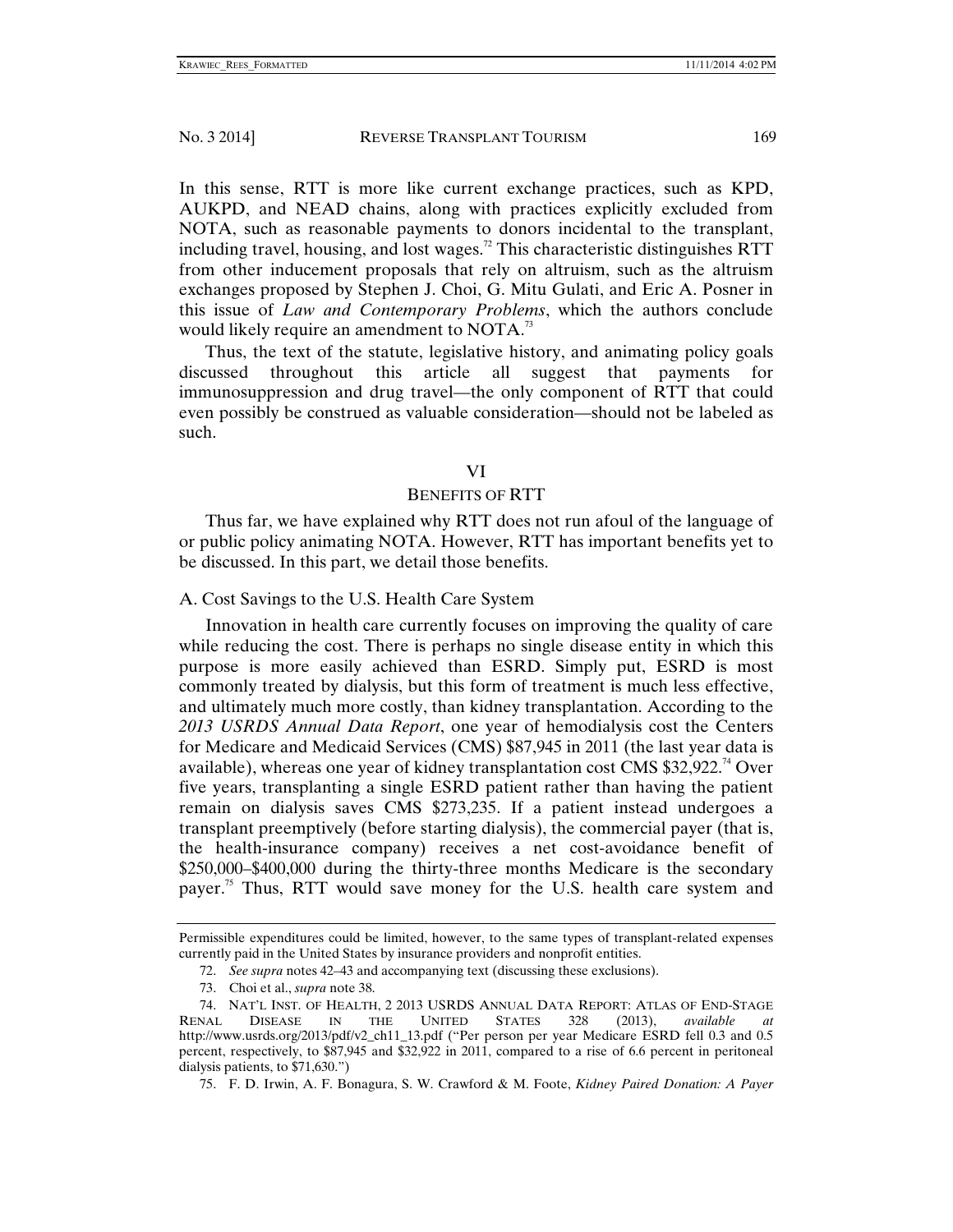insurance providers.

#### B. Better Health Outcomes

In addition to the cost savings, the average patient who receives a deceaseddonor kidney transplant lives ten years longer than they would had they remained on dialysis.<sup>76</sup> Further, living-donor kidney transplants function on average for 14.7 years, while deceased-donor kidneys last only 8.9 years.<sup>77</sup> Thus, increasing the number of patients receiving transplants via living-donor chains and simultaneous exchanges reduces the number of patients on dialysis, and leads to better health, better health care, and lower costs for those patients. For those who remain on the kidney waiting list, RTT also gives them a better chance of receiving a deceased-donor organ.

#### VII

#### START-UP, SUSTAINABILITY, AND SAFEGUARDS

In this part, we provide some initial thoughts on what will be necessary to bring an RTT system into being, as well as to sustain it. To pilot the RTT concept and to demonstrate its value to those who stand to financially benefit, philanthropy is necessary. Otherwise, those who do stand to benefit will never see RTT's potential.

However, RTT will not become sustainable if it is based on philanthropy alone. In order to make RTT sustainable, the costs of an RTT program will have to be paid by those who will gain from it financially. The structure of such funding is not difficult to resolve: Benefitting stakeholders can simply donate to the aforementioned nonprofit in our proposed RTT structure.<sup>78</sup> But who are the stakeholders?

We identify three: insurance companies, pharmaceutical companies, and CMS. Health-insurance providers should be interested in funding RTT because they save a substantial amount of money for each person who receives a transplant instead of remaining on dialysis (because dialysis is much more expensive than transplantation)—more money than they would have to pay per RTT transplant. Commercial payers are likely to save in excess of \$300,000 for each patient preemptively receiving a transplant prior to starting dialysis.<sup>79</sup> Assuming that in Mexico the cost of immunosuppressive medications is about \$8000 per month, RTT would cost the aforementioned nonprofit about \$100,000 for ten years of immunosuppressive medications and for travel to and

*Perspective*, 12 AM. J. TRANSPLANTATION 1388, 1388 (2012).

 <sup>76.</sup> Robert A. Wolfe et al., *Comparison of Mortality in All Patients on Dialysis, Patients on Dialysis Awaiting Transplantation, and Recipients of a First Cadaveric Transplant*, 341 N. ENGL. J. MED., 1725, 1729 (1999).

 <sup>77.</sup> J. Matas et al., *Kidney Transplant Half-Life (*t*[ ½]) After Rapid Discontinuation of Prednisone*, 87 TRANSPLANTATION 100, 101 (2009).

 <sup>78.</sup> *See supra* Part III.A.

 <sup>79.</sup> *See* Irwin et al., *supra* note 75, at 1338.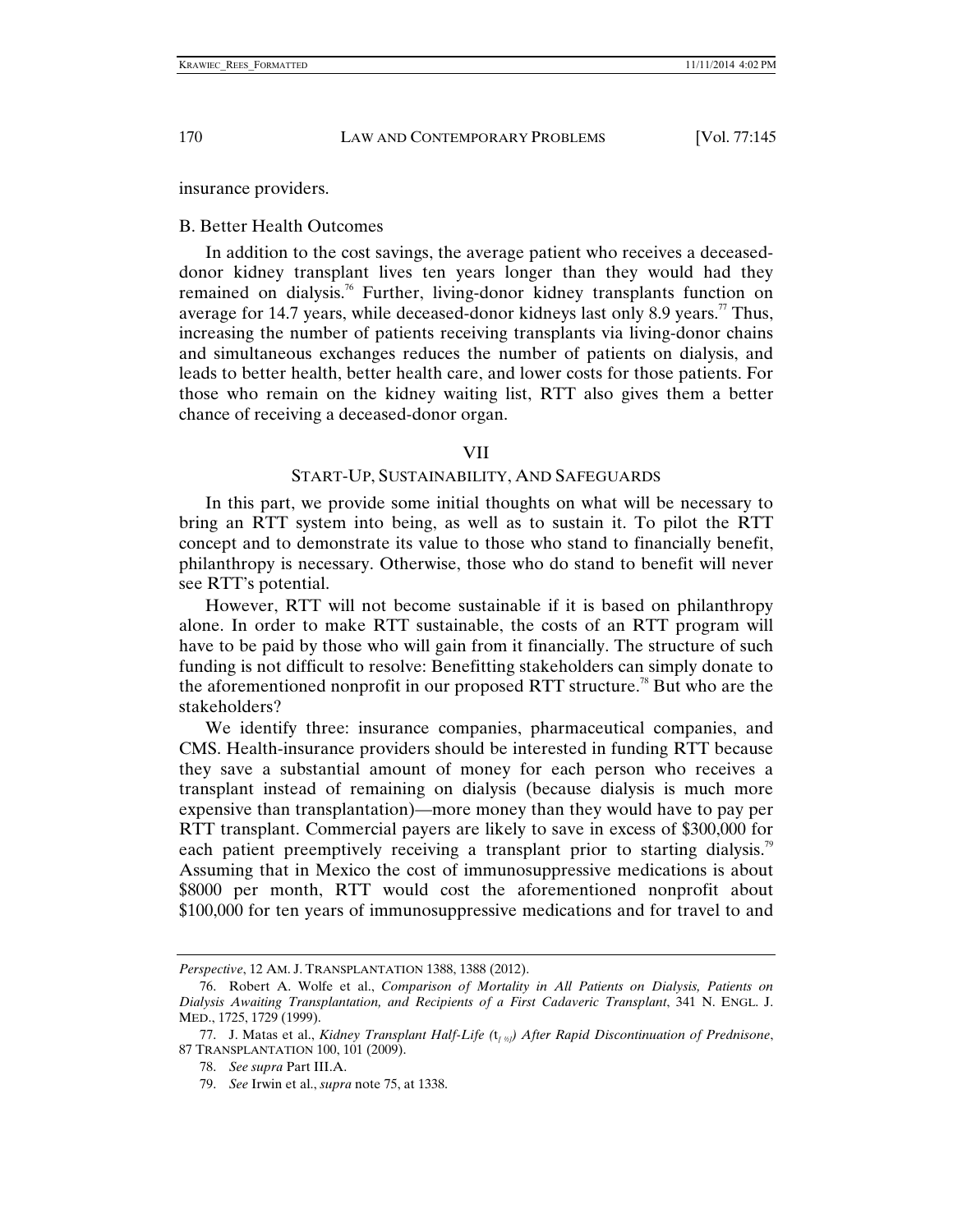from the recipient's Mexican transplant health-care provider. Thus, an insurance company would save approximately \$200,000 in dialysis costs by contributing to an RTT nonprofit. It therefore seems a reasonable investment on the part of a commercial insurance carrier to make a donation to a nonprofit that supports reverse transplant tourism so that RTT could eventually become sustainable.

Involving insurance companies in the funding of RTT requires safeguards, however, to ensure that insurance-company donors have no ability to influence patient selection and transplant decisions. Specifically, in order for a commercial insurance company to donate money to a nonprofit involved in reverse transplant tourism, the algorithm matching international patients with American patients would have to be transparent and clearly demonstrate that the insurance companies' financial contributions did not influence the allocation of kidneys in favor of the companies' patients. There could be no implication that a specific insurance company could purchase a kidney for a specific patient.

Commercial payers are not the only commercial organizations that could benefit from reverse transplant tourism. Pharmaceutical companies that sell immunosuppressive drugs gain a new source of profit with every patient receiving a transplant—a source that lasts for the lifetime of the patient. The average annual cost of immunosuppressive agents in the U.S. is \$15,000– \$20,000.<sup>80</sup> Given a reasonable profit margin from these drugs, pharmaceutical companies' benefit from an RTT-induced uptick in transplants would be substantial. It would therefore be in the pharmaceutical industry's best interest to donate to a reverse–transplant tourism nonprofit. However, as with the commercial insurance payers, there could be no implication that a specific pharmaceutical company would purchase a kidney for a specific patient or program in which that pharmaceutical company's drugs were more likely to be used.

Finally, CMS would also have an incentive to donate to an RTT nonprofit. CMS as an entity saves \$273,235 per transplant as compared with dialysis over five years. Thus, CMS could legitimately use part of this savings to support RTT as a means of both reducing the overall cost of ESRD for American taxpayers and improving the quality of health care provided. As noted in part VI, innovation in American health care is being driven by the desire to decrease cost while improving the quality of health care. As renal transplantation (as opposed to remaining on dialysis) is one of the best examples of this type of innovation, reverse transplant tourism is an example of the type of innovation that CMS is trying to promote. Although it seems hard to imagine that the U.S. government would invest \$100,000 to help transplant a poor international patient when there are so many poor people in the United States lacking adequate health care, it is clear that such an investment in an RTT transplant

 <sup>80.</sup> Roger W. Evans et al., *Cost-Related Immunosuppressive Medication Nonadherence Among Kidney Transplant Recipients*, 5 CLINICAL J. AM. SOC'Y NEPHROLOGY 2323, 2326 (2010) ("[A]nnual third party reimbursements for a patient who has a functioning kidney transplant average \$16,844.").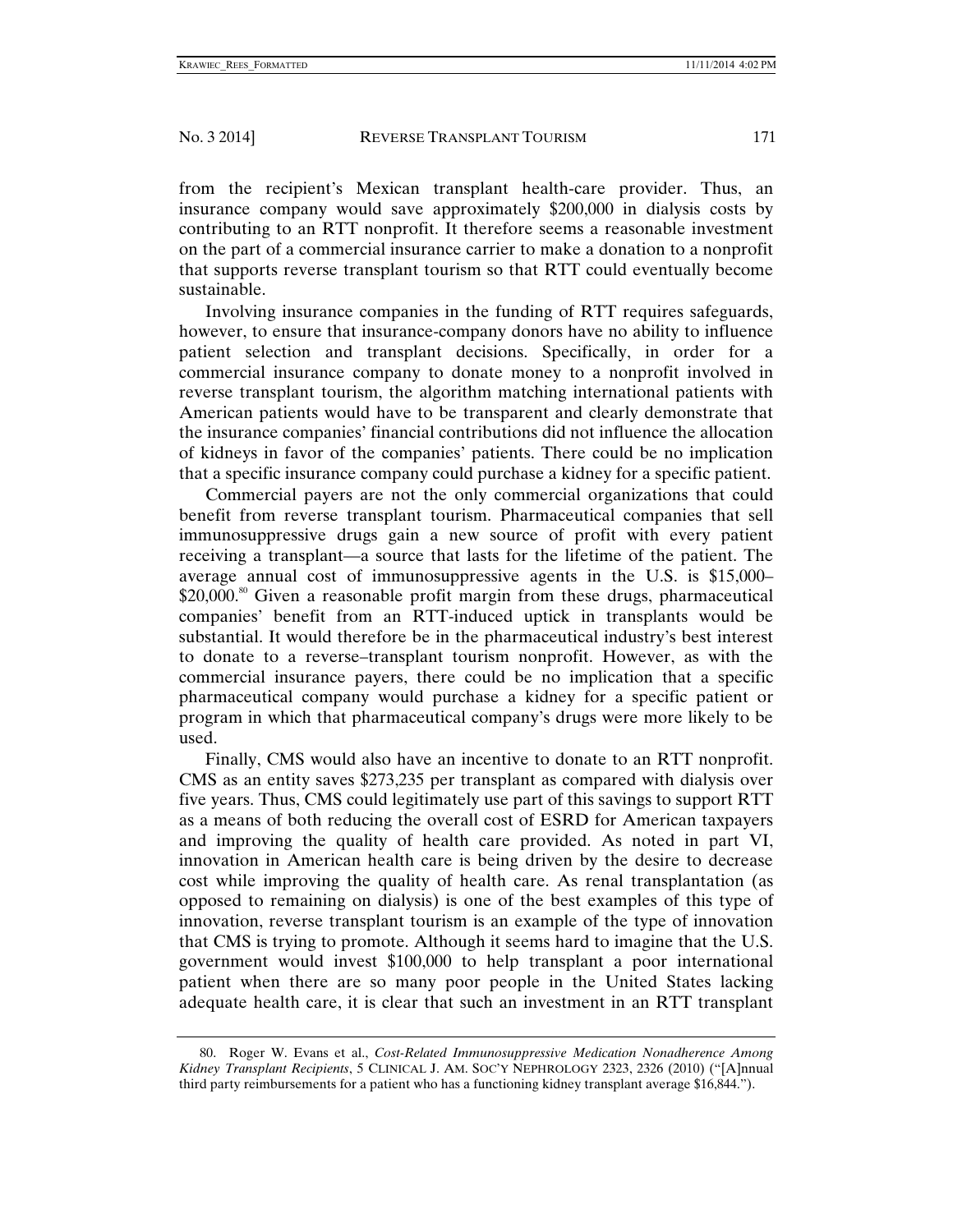would actually still save U.S. taxpayers \$173,235 and provide better health care to one American who would otherwise have remained on dialysis. As with the other potential stakeholders, though, CMS's support of such a nonprofit could not be directly linked to Medicare patients receiving transplants.

#### VIII

# **CONCLUSION**

As we have demonstrated, RTT could provide benefits to U.S. patients in need of kidney transplantation, as well as to the U.S. health care system more generally and to impoverished international patients who otherwise would have no access to transplantation. But there is more to be said in favor of RTT. RTT also provides particular benefit to certain segments of the U.S. population, such as O–blood type patients and highly sensitized patients.

As previously noted, O–blood type patients are disadvantaged in a typical KPD program, relative to other–blood type patients, due to the shortage of O– blood type donors in the KPD donor pool.<sup>81</sup> Highly sensitized patients also face challenges. Because RTT brings immunologically compatible pairs to the United States in exchange for medical treatment, RTT provides an influx of easy-to-match recipients and O donors into the KPD pool. This is particularly true when RTT partnerships involve poor countries, whose compatible pairs have an incentive to participate in KPD that those in rich countries do not have.

There is a final advantage to RTT partnerships with a country such as Mexico: ethnic diversity. Although people of different races frequently match with and donate to one another, an individual has a better chance of finding a match with a potential donor from her ethnic group because of the higher likelihood of compatible blood types and tissue markers. And the need for donation is particularly acute for members of minority ethnic groups in the United States: Although ethnic groups donate in rough proportion to their population, minorities' incidence of ESRD is higher. $\frac{3}{2}$  Thus, increasing the racial and ethnic diversity of the donor pool, although beneficial to all U.S. recipients, is especially valuable to racial and ethnic minorities.

The benefits of RTT for the individuals involved and the U.S. health care system are many and suggest that any lingering uncertainties about the validity of RTT would be resolved in the proposal's favor. Instead of non-U.S. kidney donors being offered money through a black-market middleman in exchange for one of their kidneys, RTT would provide a legal and ethical exchange of living-donor kidneys through kidney-paired donation. In this way, the donors will not receive money for their kidneys, but rather will receive a transplant for

 <sup>81.</sup> *See supra* text accompanying notes 12–15 (discussing O–blood type donors in KPD).

 <sup>82.</sup> For example, non-Caucasians are three times more likely to suffer from ESRD than are Caucasians. *Why Minority Donors are Needed*, ORGANDONOR.GOV, http://organdonor.gov/whydonate/ minorities.html (last visited Feb. 25, 2014). African Americans, Hispanics, and American Indians make up 56% of the over 98,701 people with ESRD waiting for a deceased donor kidney in America. *See* U.S. DEP'T HEALTH & HUM. SERVICES, http://optn.transplant.hrsa.gov/latestData/advancedData.asp.